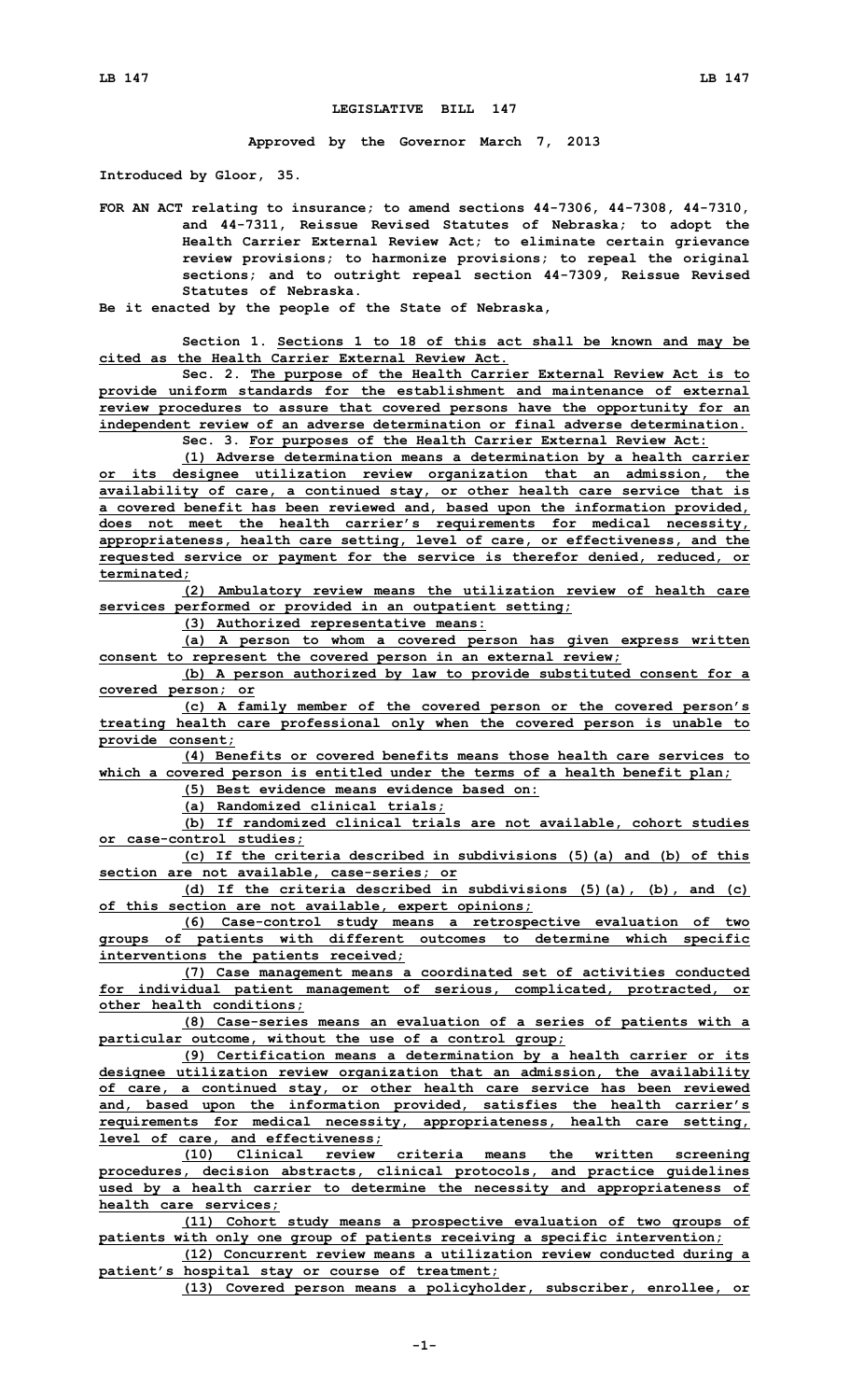**other individual participating in <sup>a</sup> health benefit plan;**

**(14) Director means the Director of Insurance;**

**(15) Discharge planning means the formal process for determining, prior to discharge from <sup>a</sup> facility, the coordination and management of the care that <sup>a</sup> patient receives following discharge from <sup>a</sup> facility;**

**(16) Disclose means to release, transfer, or otherwise divulge protected health information to any person other than the individual who is the subject of the protected health information;**

**(17) Emergency medical condition means the sudden and, at the time, unexpected onset of <sup>a</sup> health condition or illness that requires immediate medical attention if failure to provide such medical attention would result in <sup>a</sup> serious impairment to bodily functions or serious dysfunction of <sup>a</sup> bodily organ or part or would place the person's health in serious jeopardy;**

**(18) Emergency services means health care items and services furnished or required to evaluate and treat an emergency medical condition;**

**(19) Evidence-based standard means the conscientious, explicit, and judicious use of the current best evidence based on the overall systematic review of the research in making decisions about the care of an individual patient;**

**(20) Expert opinion means <sup>a</sup> belief or an interpretation by <sup>a</sup> specialist with experience in <sup>a</sup> specific area about the scientific evidence pertaining to <sup>a</sup> particular service, intervention, or therapy;**

**(21) Facility means an institution providing health care services or <sup>a</sup> health care setting, including, but not limited to, hospitals and other licensed inpatient centers, ambulatory surgical or treatment centers, skilled nursing centers, residential treatment centers, diagnostic, laboratory and imaging centers, and rehabilitation and other therapeutic health settings;**

**(22) Final adverse determination means an adverse determination involving <sup>a</sup> covered benefit that has been upheld by <sup>a</sup> health carrier, or its designee utilization review organization, at the completion of the health carrier's internal grievance process procedures as set forth in the Health Carrier Grievance Procedure Act;**

**(23) Health benefit plan means <sup>a</sup> policy, contract, certificate, or agreement offered or issued by <sup>a</sup> health carrier to provide, deliver, arrange for, pay for, or reimburse any of the costs of health care services;**

**(24) Health care professional means <sup>a</sup> physician or other health care practitioner licensed, accredited, or certified to perform specified health care services consistent with state law;**

**(25) Health care provider or provider means <sup>a</sup> health care professional or <sup>a</sup> facility;**

**(26) Health care services means services for the diagnosis, prevention, treatment, cure, or relief of <sup>a</sup> health condition, illness, injury, or disease;**

**(27) Health carrier means an entity subject to the insurance laws and regulations of this state, or subject to the jurisdiction of the director, that contracts or offers to contract to provide, deliver, arrange for, pay for, or reimburse any of the costs of health care services, including <sup>a</sup> sickness and accident insurance company, <sup>a</sup> health maintenance organization, <sup>a</sup> nonprofit hospital and health service corporation, or any other entity providing <sup>a</sup> plan of health insurance, health benefits, or health care services;**

**(28) Health information means information or data, whether oral or recorded in any form or medium, and personal facts or information about events or relationships that relates to:**

**(a) The past, present, or future physical, mental, or behavioral health or condition of an individual or <sup>a</sup> member of the individual's family; (b) The provision of health care services to an individual; or**

**(c) Payment for the provision of health care services to an individual;**

**(29) Independent review organization means an entity that conducts independent external reviews of adverse determinations and final adverse determinations;**

**(30) Medical or scientific evidence means evidence found in the following sources:**

**(a) Peer-reviewed scientific studies published in or accepted for publication by medical journals that meet nationally recognized requirements for scientific manuscripts and that submit most of their published articles for review by experts who are not part of the editorial staff;**

**(b) Peer-reviewed medical literature, including literature relating to therapies reviewed and approved by <sup>a</sup> qualified institutional review board, biomedical compendia, and other medical literature that meet the criteria of the National Institutes of Health's United States National Library of Medicine**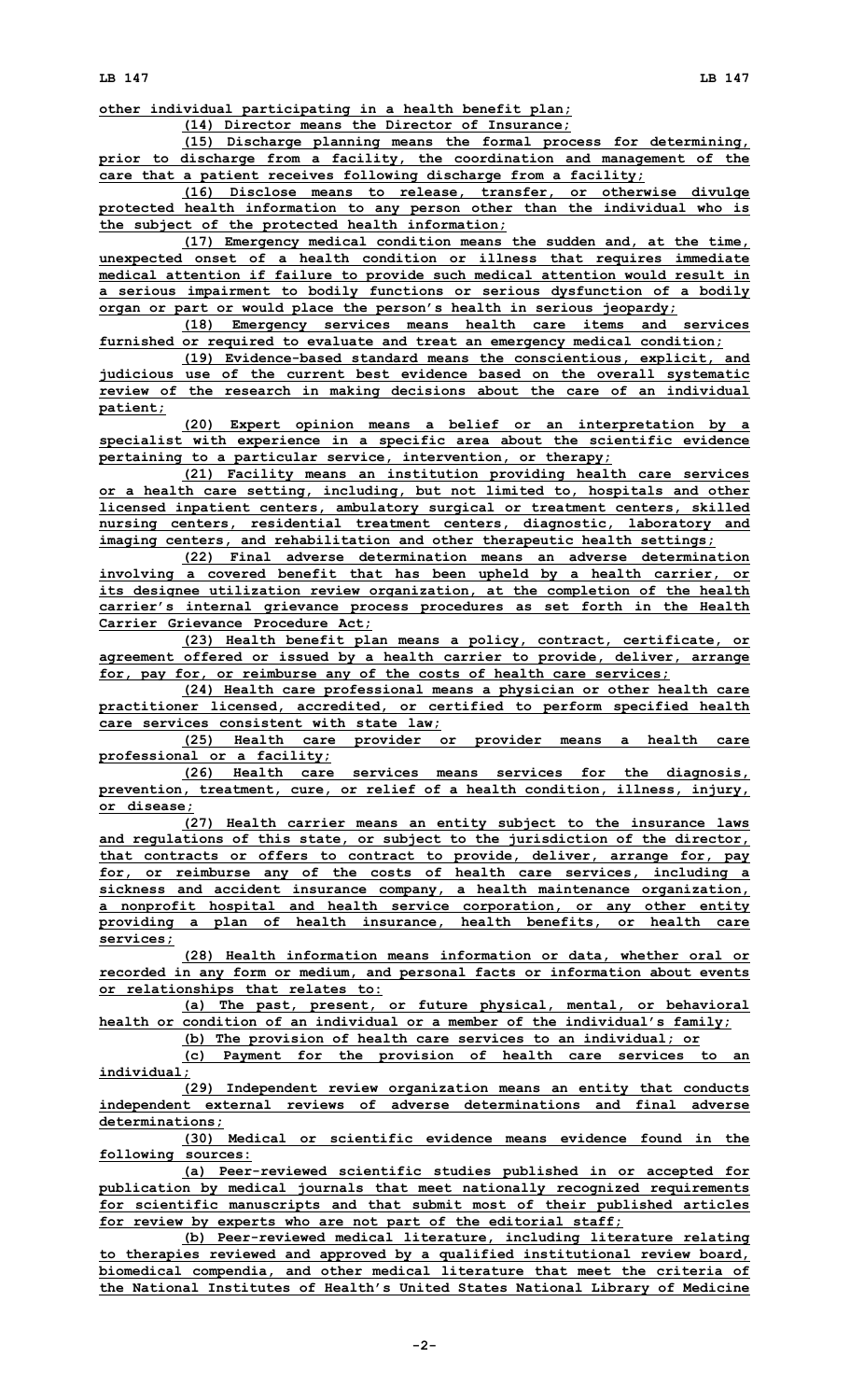**for indexing in Index Medicus, known as Medline, and Elsevier Science Ltd. for indexing in Excerpta Medica, known as Embase; (c) Medical journals recognized by the Secretary of Health and Human Services under section 1861(t)(2) of the federal Social Security Act; (d) The following standard reference compendia: (i) The AHFS Drug Information; (ii) Drug Facts and Comparisons; (iii) The American Dental Association Guide to Dental Therapeutics; and (iv) The United States Pharmacopoeia Drug Information; (e) Findings, studies, or research conducted by or under the auspices of federal government agencies and nationally recognized federal research institutes, including: (i) The federal Agency for Healthcare Research and Quality of the United States Department of Health and Human Services; (ii) The National Institutes of Health; (iii) The National Cancer Institute; (iv) The National Academy of Sciences; (v) The Centers for Medicare and Medicaid Services of the United States Department of Health and Human Services; (vi) The federal Food and Drug Administration; and (vii) Any national board recognized by the National Institutes of Health for the purpose of evaluating the medical value of health care services; or (f) Any other medical or scientific evidence that is comparable to the sources listed in subdivisions (30)(a) through (e) of this section; (31) Prospective review means <sup>a</sup> utilization review conducted prior to an admission or <sup>a</sup> course of treatment; (32) Protected health information means health information: (a) That identifies an individual who is the subject of the information; or (b) With respect to which there is <sup>a</sup> reasonable basis to believe that the information could be used to identify an individual; (33) Randomized clinical trial means <sup>a</sup> controlled, prospective study of patients that have been randomized into an experimental group and <sup>a</sup> control group at the beginning of the study with only the experimental group of patients receiving <sup>a</sup> specific intervention, which includes study of the groups for variables and anticipated outcomes over time; (34) Retrospective review means <sup>a</sup> review of medical necessity conducted after health care services have been provided to <sup>a</sup> patient, but does not include the review of a claim that is limited to an evaluation of reimbursement levels, veracity of documentation, accuracy of coding, or adjudication for payment; (35) Second opinion means an opportunity or requirement to obtain <sup>a</sup> clinical evaluation by <sup>a</sup> provider other than the one originally making <sup>a</sup> recommendation for <sup>a</sup> proposed health care service to assess the clinical necessity and appropriateness of the initial proposed health care service; (36) Utilization review means <sup>a</sup> set of formal techniques designed to monitor the use or evaluate the clinical necessity, appropriateness, efficacy, or efficiency of health care services, procedures, or settings. Techniques may include ambulatory review, prospective review, second opinion, certification, concurrent review, case management, discharge planning, or retrospective review; and (37) Utilization review organization means an entity that conducts <sup>a</sup> utilization review, other than <sup>a</sup> health carrier performing <sup>a</sup> review for its own health benefit plans. Sec. 4. (1) Except as provided in subsection (2) of this section, the Health Carrier External Review Act shall apply to all health carriers. (2)(a) The act shall not apply to <sup>a</sup> policy or certificate that provides coverage for: (i) <sup>A</sup> specified disease, specified accident, or accident-only coverage; (ii) Credit; (iii) Dental; (iv) Disability income; (v) Hospital indemnity; (vi) Long-term care insurance as defined in section 44-4509; (vii) Vision care; or (viii) Any other limited supplemental benefit. (b) The act shall not apply to: (i) <sup>A</sup> medicare supplement policy of insurance as defined in section**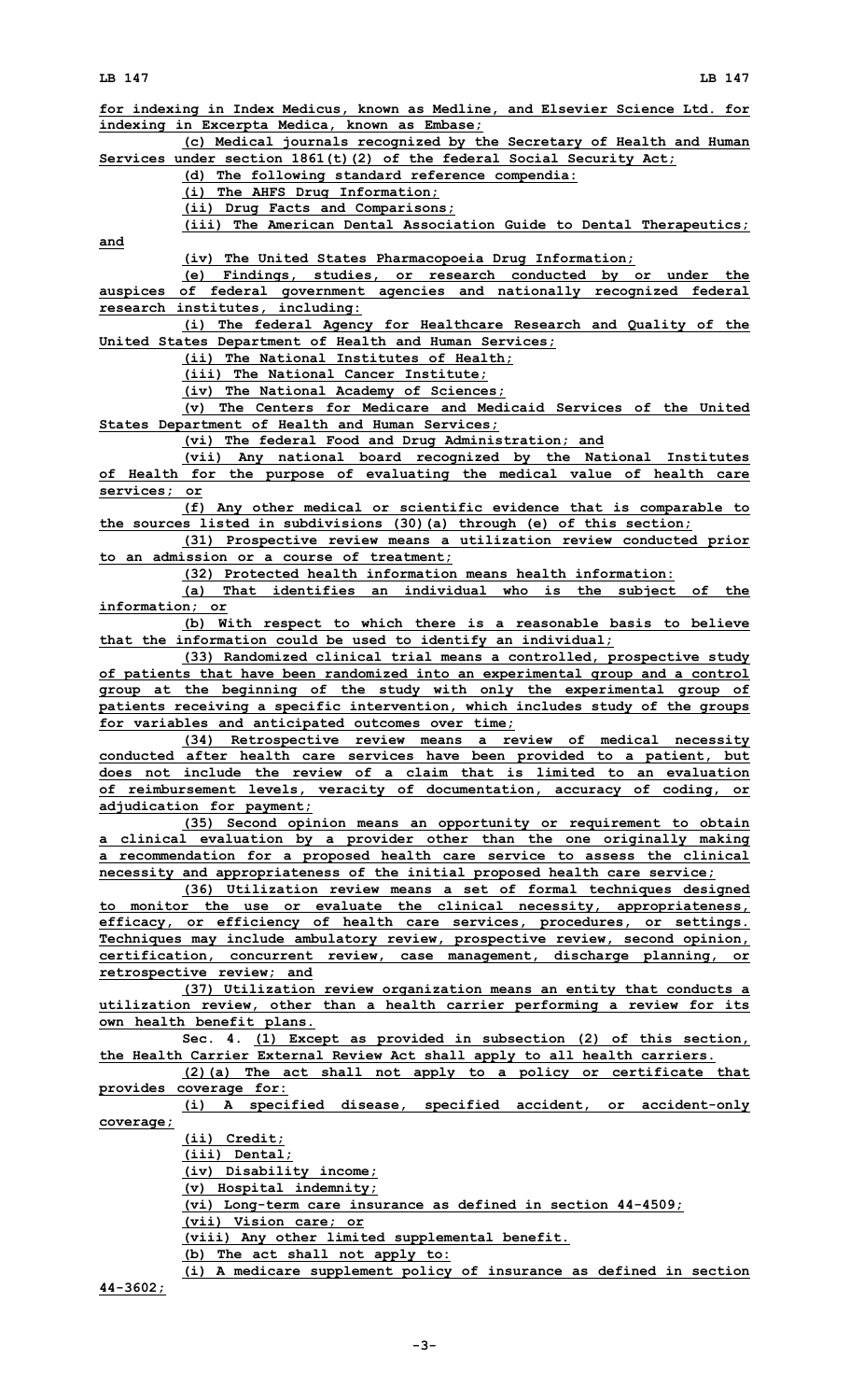**(ii) Coverage under <sup>a</sup> plan through medicare, medicaid, or the Federal Employees Health Benefits Program;**

**(iii) Any coverage issued under Chapter 55 of Title 10 of the United States Code and any coverage issued as <sup>a</sup> supplement to that coverage;**

**(iv) Any coverage issued as supplemental to liability insurance;**

**(v) Workers' compensation or similar insurance;**

**(vi) Automobile medical-payment insurance; or**

**(vii) Any insurance under which benefits are payable with or without regard to fault, whether written on <sup>a</sup> group blanket or individual basis.**

**Sec. 5. (1)(a) <sup>A</sup> health carrier shall notify the covered person in writing of the covered person's right to request an external review to be conducted pursuant to section 8, 9, or 10 of this act and include the appropriate statements and information as set forth in subsection (2) of this section at the same time that the health carrier sends written notice of:**

**(i) An adverse determination upon completion of the health carrier's utilization review process set forth in the Utilization Review Act; and**

**(ii) A final adverse determination.**

**(b) As part of the written notice required under subdivision (1)(a) of this section, <sup>a</sup> health carrier shall include the following, or substantially equivalent, language: We have denied your request for the provision of or payment for <sup>a</sup> health care service or course of treatment. You may have the right to have our decision reviewed by health care professionals who have no association with us if our decision involved making <sup>a</sup> judgment as to the medical necessity, appropriateness, health care setting, level of care, or effectiveness of the health care service or treatment you requested by submitting <sup>a</sup> request for external review to the Director of Insurance (insert address and telephone number of the office of the director).**

**(c) The director may prescribe by rule and regulation the form and content of the notice required under this section.**

**(2)(a) The health carrier shall include in the notice required under subsection (1) of this section:**

**(i) For <sup>a</sup> notice related to an adverse determination, <sup>a</sup> statement informing the covered person that:**

**(A) If the covered person has <sup>a</sup> medical condition in which the timeframe for completion of an expedited review of <sup>a</sup> grievance involving an adverse determination as set forth in section 44-7311 would seriously jeopardize the life or health of the covered person or would jeopardize the covered person's ability to regain maximum function, the covered person or the covered person's authorized representative may file <sup>a</sup> request for an expedited external review to be conducted pursuant to section 9 or 10 of this act if the adverse determination involves <sup>a</sup> denial of coverage based on <sup>a</sup> determination that the recommended or requested health care service or treatment is experimental or investigational and the covered person's treating physician certifies in writing that the recommended or requested health care service or treatment that is the subject of the adverse determination would be significantly less effective if not promptly initiated, at the same time the covered person or the covered person's authorized representative files <sup>a</sup> request for an expedited review of <sup>a</sup> grievance involving an adverse determination as set forth in section 44-7311, but that the independent review organization assigned to conduct the expedited external review will determine whether the covered person shall be required to complete the expedited review of the grievance prior to conducting the expedited external review; and**

**(B) The covered person or the covered person's authorized representative may file <sup>a</sup> grievance under the health carrier's internal grievance process as set forth in section 44-7308, but if the health carrier has not issued <sup>a</sup> written decision to the covered person or his or her authorized representative within thirty days following the date that the covered person or his or her authorized representative files the grievance with the health carrier and the covered person or his or her authorized representative has not requested or agreed to <sup>a</sup> delay, the covered person or his or her authorized representative may file <sup>a</sup> request for external review pursuant to section 6 of this act and shall be considered to have exhausted the health carrier's internal grievance process for purposes of section 7 of this act; and**

**(ii) For <sup>a</sup> notice related to <sup>a</sup> final adverse determination, <sup>a</sup> statement informing the covered person that:**

**(A) If the covered person has <sup>a</sup> medical condition in which the timeframe for completion of <sup>a</sup> standard external review pursuant to section 8 of this act would seriously jeopardize the life or health of the covered person or would jeopardize the covered person's ability to regain maximum function, the covered person or the covered person's authorized representative may file <sup>a</sup> request for an expedited external review pursuant to section 9 of**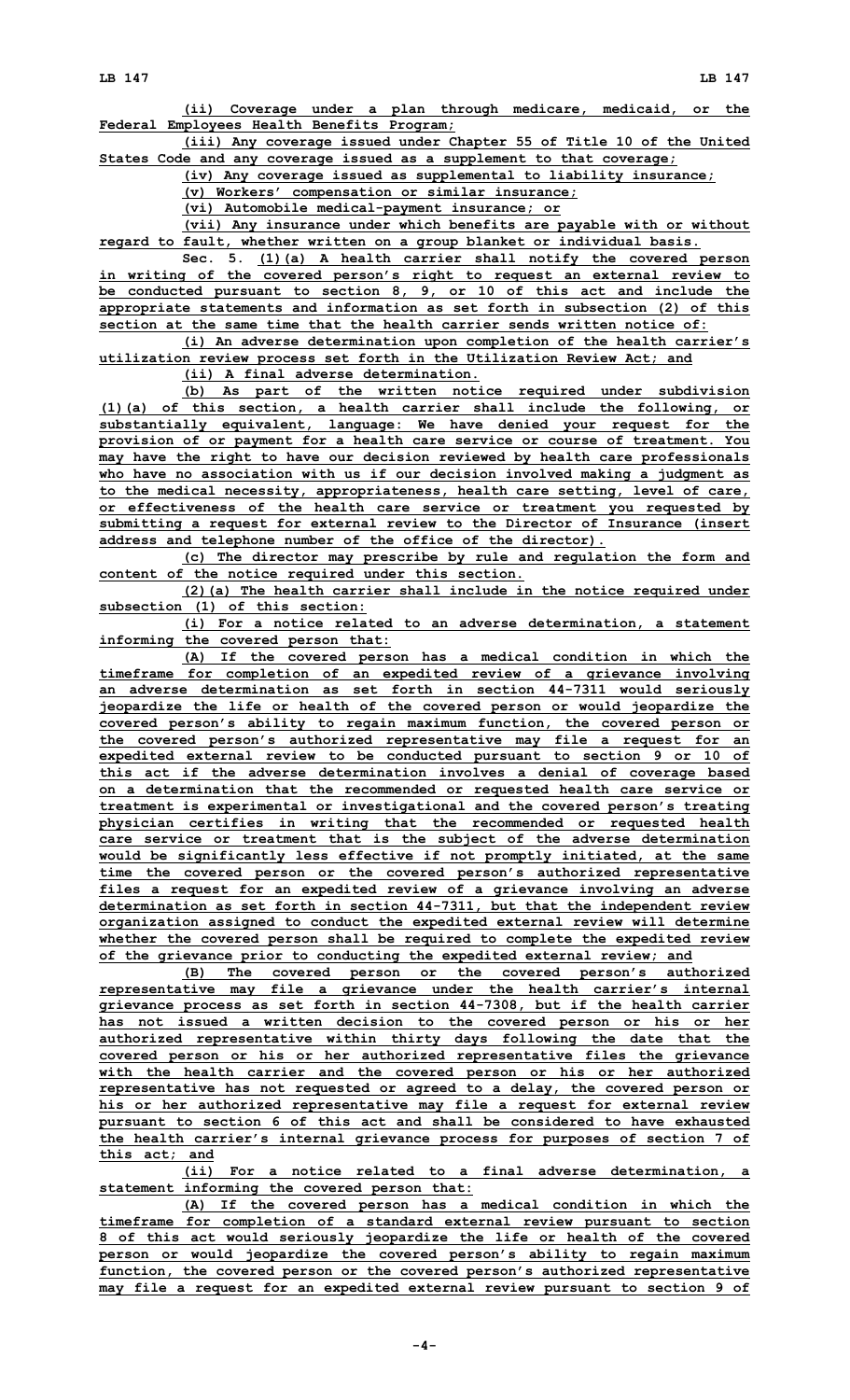**this act; or**

**(B) If the final adverse determination concerns:**

**(I) An admission, availability of care, continued stay, or health care service for which the covered person received emergency services, but has not been discharged from <sup>a</sup> facility, the covered person or the covered person's authorized representative may request an expedited external review pursuant to section 9 of this act; or**

**(II) <sup>A</sup> denial of coverage based on <sup>a</sup> determination that the recommended or requested health care service or treatment is experimental or investigational, the covered person or the covered person's authorized representative may file <sup>a</sup> request for <sup>a</sup> standard external review to be conducted pursuant to section 10 of this act or if the covered person's treating physician certifies in writing that the recommended or requested health care service or treatment that is the subject of the request would be significantly less effective if not promptly initiated, the covered person or his or her authorized representative may request an expedited external review to be conducted under section 10 of this act.**

**(b) In addition to the information to be provided pursuant to subdivision (2)(a) of this section, the health carrier shall include <sup>a</sup> copy of the description of both the standard and expedited external review procedures that the health carrier is required to provide pursuant to section 17 of this act and shall highlight the provisions in the external review procedures that give the covered person or the covered person's authorized representative the opportunity to submit additional information and include any forms used to process an external review.**

**(c) As part of any forms provided under subdivision (2)(b) of this section, the health carrier shall include an authorization form or other document approved by the director that complies with the requirements of 45 C.F.R. 164.508, by which the covered person, for purposes of conducting an external review under the Health Carrier External Review Act, authorizes the health carrier and the covered person's treating health care provider to disclose protected health information, including medical records, concerning the covered person that are pertinent to the external review.**

**Sec. 6. (1)(a) Except for <sup>a</sup> request for an expedited external review as set forth in section 9 of this act, all requests for external review shall be made in writing to the director.**

**(b) The director may prescribe by rule and regulation the form and content of external review requests required to be submitted under this section.**

**(2) <sup>A</sup> covered person or the covered person's authorized representative may make <sup>a</sup> request for an external review of an adverse determination or final adverse determination.**

**Sec. 7. (1)(a) Except as provided in subsection (2) of this section, <sup>a</sup> request for an external review pursuant to section 8, 9, or 10 of this act shall not be made until the covered person has exhausted the health carrier's internal grievance process as set forth in the Health Carrier Grievance Procedure Act.**

**(b) <sup>A</sup> covered person shall be considered to have exhausted the health carrier's internal grievance process for purposes of this section if the covered person or the covered person's authorized representative:**

**(i) Has filed <sup>a</sup> grievance involving an adverse determination pursuant to section 44-7308; and**

**(ii) Except to the extent that the covered person or the covered person's authorized representative requested or agreed to <sup>a</sup> delay, has not received <sup>a</sup> written decision on the grievance from the health carrier within thirty days following the date that the covered person or the covered person's authorized representative filed the grievance with the health carrier.**

**(c) Notwithstanding subdivision (1)(b) of this section, <sup>a</sup> covered person or the covered person's authorized representative may not make <sup>a</sup> request for an external review of an adverse determination involving <sup>a</sup> retrospective review determination made pursuant to the Utilization Review Act until the covered person has exhausted the health carrier's internal grievance process.**

**(2)(a)(i) At the same time that <sup>a</sup> covered person or the covered person's authorized representative files <sup>a</sup> request for an expedited review of <sup>a</sup> grievance involving an adverse determination as set forth in section 44-7311, the covered person or his or her authorized representative may file <sup>a</sup> request for an expedited external review of the adverse determination:**

**(A) Under section 9 of this act if the covered person has <sup>a</sup> medical condition in which the timeframe for completion of an expedited review of the grievance involving an adverse determination set forth in section 44-7311 would seriously jeopardize the life or health of the covered person or would**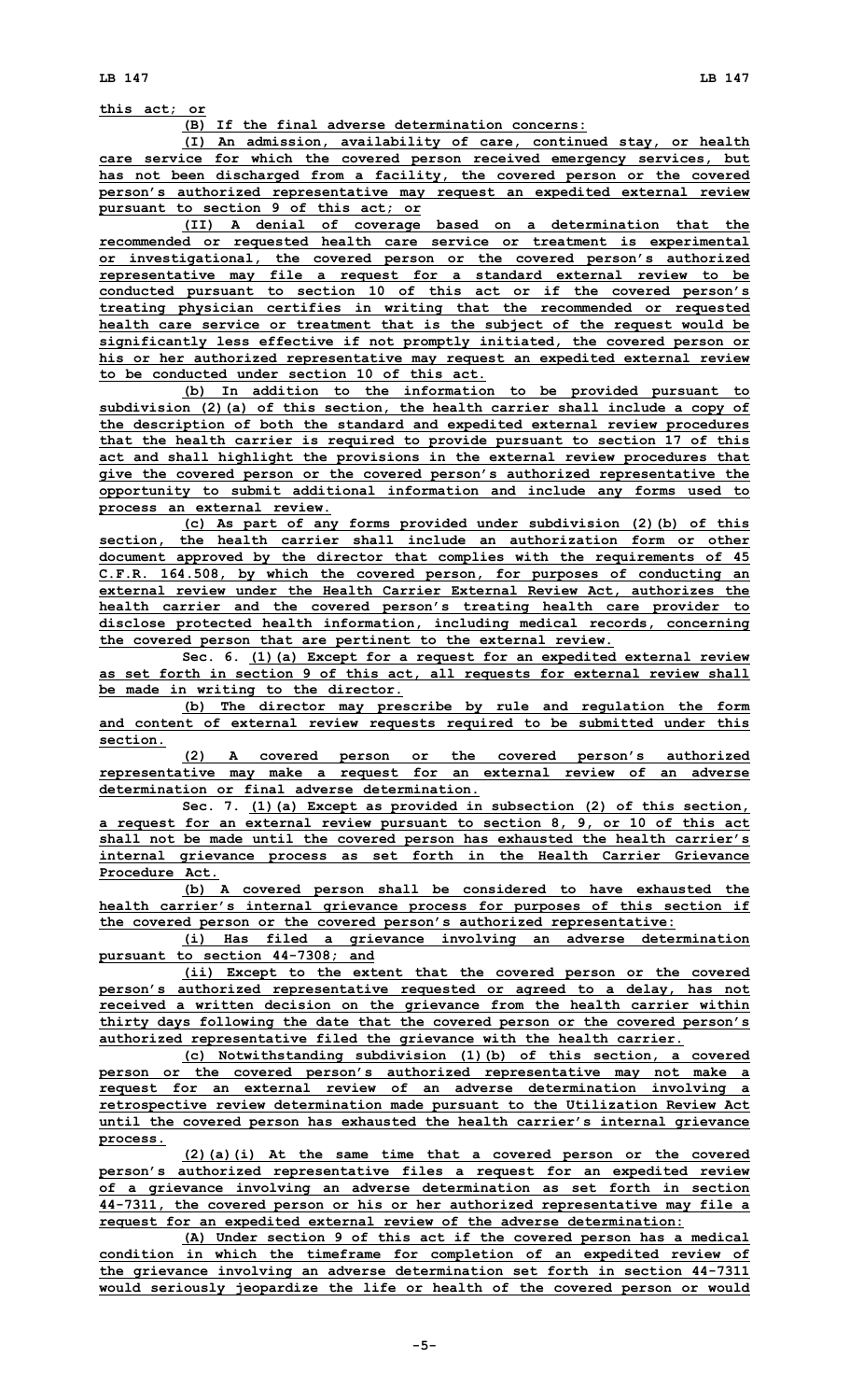**jeopardize the covered person's ability to regain maximum function; or**

**(B) Under section 10 of this act if the adverse determination involves <sup>a</sup> denial of coverage based upon <sup>a</sup> determination that the recommended or requested health care service or treatment is experimental or investigational and the covered person's treating physician certifies in writing that the recommended or requested health care service or treatment that is the subject of the adverse determination would be significantly less effective if not promptly initiated.**

**(ii) Upon receipt of <sup>a</sup> request for an expedited external review under subdivision (2)(a)(i) of this section, the independent review organization conducting the external review in accordance with the provisions of section 9 or 10 of this act shall determine whether the covered person shall be required to complete the expedited grievance review process set forth in section 44-7311 before it conducts the expedited external review.**

**(iii) Upon <sup>a</sup> determination made pursuant to subdivision (2)(a)(ii) of this section that the covered person must first complete the expedited grievance review process set forth in section 44-7311, the independent review organization shall immediately notify the covered person and, if applicable, the covered person's authorized representative of such determination and the fact that it will not proceed with the expedited external review set forth in section 9 of this act until completion of the expedited grievance review process and the covered person's grievance at the completion of the expedited grievance review process remains unresolved.**

**(b) <sup>A</sup> request for an external review of an adverse determination may be made before the covered person has exhausted the health carrier's internal grievance procedures as set forth in section 44-7308 if the health carrier agrees to waive the exhaustion requirement.**

**(3) If the requirement to exhaust the health carrier's internal grievance procedures is waived under subdivision (2)(b) of this section, the covered person or the covered person's authorized representative may file <sup>a</sup> request in writing for <sup>a</sup> standard external review as set forth in section 8 or 10 of this act.**

**Sec. 8. (1)(a) Within four months after the date of receipt of <sup>a</sup> notice of an adverse determination or final adverse determination pursuant to section 5 of this act, <sup>a</sup> covered person or the covered person's authorized representative may file <sup>a</sup> request for an external review with the director.**

**(b) Within one business day after the date of receipt of <sup>a</sup> request for an external review pursuant to subdivision (1)(a) of this section, the director shall send <sup>a</sup> copy of the request to the health carrier.**

**(2) Within five business days following the date of receipt of the copy of the external review request from the director under subdivision (1)(b) of this section, the health carrier shall complete <sup>a</sup> preliminary review of the request to determine whether:**

**(a) The individual is or was <sup>a</sup> covered person in the health benefit plan at the time that the health care service was requested or, in the case of <sup>a</sup> retrospective review, was <sup>a</sup> covered person in the health benefit plan at the time that the health care service was provided;**

**(b) The health care service that is the subject of the adverse determination or the final adverse determination is a covered service under the covered person's health benefit plan, but for <sup>a</sup> determination by the health carrier that the health care service is not covered because it does not meet the health carrier's requirements for medical necessity, appropriateness, health care setting, level of care, or effectiveness;**

**(c) The covered person has exhausted the health carrier's internal grievance process as set forth in the Health Carrier Grievance Procedure Act unless the covered person is not required to exhaust the health carrier's internal grievance process pursuant to section 7 of this act; and**

**(d) The covered person has provided all the information and forms required to process an external review, including the release form provided under subsection (2) of section 5 of this act.**

**(3)(a) Within one business day after completion of the preliminary review, the health carrier shall notify the director and covered person and, if applicable, the covered person's authorized representative, in writing whether:**

**(i) The request is complete; and**

**(ii) The request is eligible for external review.**

**(b) If the request:**

**(i) Is not complete, the health carrier shall inform the covered person and, if applicable, the covered person's authorized representative and the director in writing and include in the notice what information or materials are needed to make the request complete; or**

**(ii) Is not eligible for external review, the health carrier shall**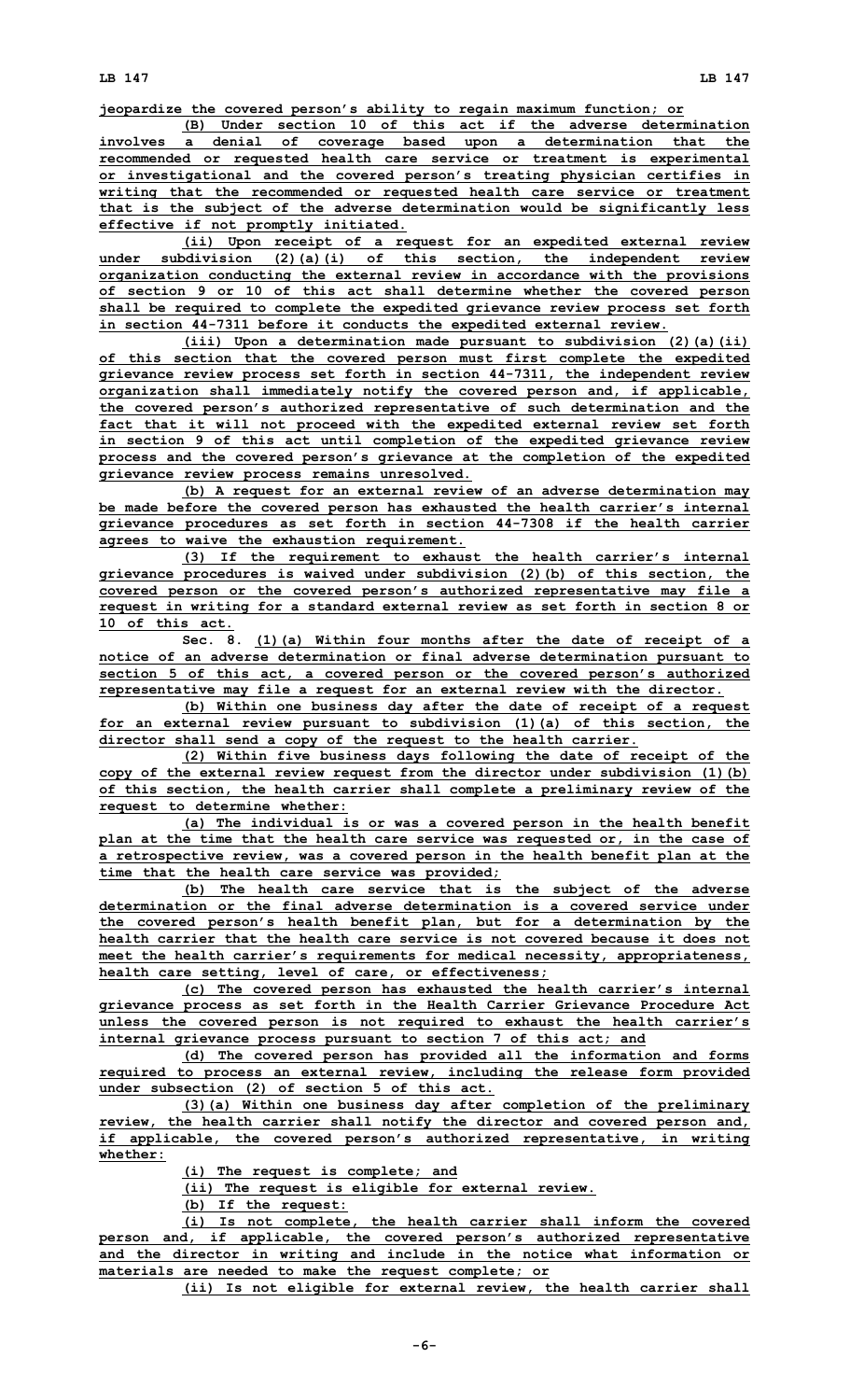**inform the covered person and, if applicable, the covered person's authorized representative and the director in writing and include in the notice the reasons for its ineligibility.**

**(c)(i) The director may specify the form for the health carrier's notice of initial determination under this subsection and any supporting information to be included in the notice.**

**(ii) The notice of initial determination shall include <sup>a</sup> statement informing the covered person and, if applicable, the covered person's authorized representative that <sup>a</sup> health carrier's initial determination that the external review request is ineligible for review may be appealed to the director.**

**(d)(i) The director may determine that <sup>a</sup> request is eligible for external review under subsection (2) of this section notwithstanding <sup>a</sup> health carrier's initial determination that the request is ineligible and require that it be referred for external review.**

**(ii) In making <sup>a</sup> determination under subdivision (3)(d)(i) of this section, the director's decision shall be made in accordance with the terms of the covered person's health benefit plan and shall be subject to all applicable provisions of the Health Carrier External Review Act.**

**(4)(a) Whenever the director receives <sup>a</sup> notice that <sup>a</sup> request is eligible for external review following the preliminary review conducted pursuant to subsection (3) of this section, the director shall, within one business day after the date of receipt of the notice:**

**(i) Assign an independent review organization from the list of approved independent review organizations compiled and maintained by the director pursuant to section 12 of this act to conduct the external review and notify the health carrier of the name of the assigned independent review organization; and**

**(ii) Notify in writing the covered person and, if applicable, the covered person's authorized representative of the request's eligibility and acceptance for external review.**

**(b) In reaching <sup>a</sup> decision, the assigned independent review organization is not bound by any decisions or conclusions reached during the health carrier's utilization review process as set forth in the Utilization Review Act or the health carrier's internal grievance process as set forth in the Health Carrier Grievance Procedure Act.**

**(c) The director shall include in the notice provided to the covered person and, if applicable, the covered person's authorized representative <sup>a</sup> statement that the covered person or his or her authorized representative may submit in writing to the assigned independent review organization within five business days following the date of receipt of the notice provided pursuant to subdivision (4)(a) of this section additional information that the independent review organization shall consider when conducting the external review. The independent review organization is not required to but may accept and consider additional information submitted after five business days.**

**(5)(a) Within five business days after the date of receipt of the notice provided pursuant to subdivision (4)(a) of this section, the health carrier or its designee utilization review organization shall provide to the assigned independent review organization the documents and any information considered in making the adverse determination or final adverse determination.**

**(b) Except as provided in subdivision (5)(c) of this section, failure by the health carrier or its utilization review organization to provide the documents and information within the time specified in subdivision (5)(a) of this section shall not delay the conduct of the external review.**

**(c)(i) If the health carrier or its utilization review organization fails to provide the documents and information within the time specified in subdivision (5)(a) of this section, the assigned independent review organization may terminate the external review and make <sup>a</sup> decision to reverse the adverse determination or final adverse determination.**

**(ii) Within one business day after making the decision under subdivision (5)(c)(i) of this section, the independent review organization shall notify the covered person and, if applicable, the covered person's authorized representative, the health carrier, and the director.**

**(6)(a) The assigned independent review organization shall review all of the information and documents received pursuant to subsection (5) of this section and any other information submitted in writing to the independent review organization by the covered person or the covered person's authorized representative pursuant to subdivision (4)(c) of this section.**

**(b) Upon receipt of any information submitted by the covered person or the covered person's authorized representative pursuant to subdivision (4)(c) of this section, the assigned independent review organization shall forward the information to the health carrier within one business day.**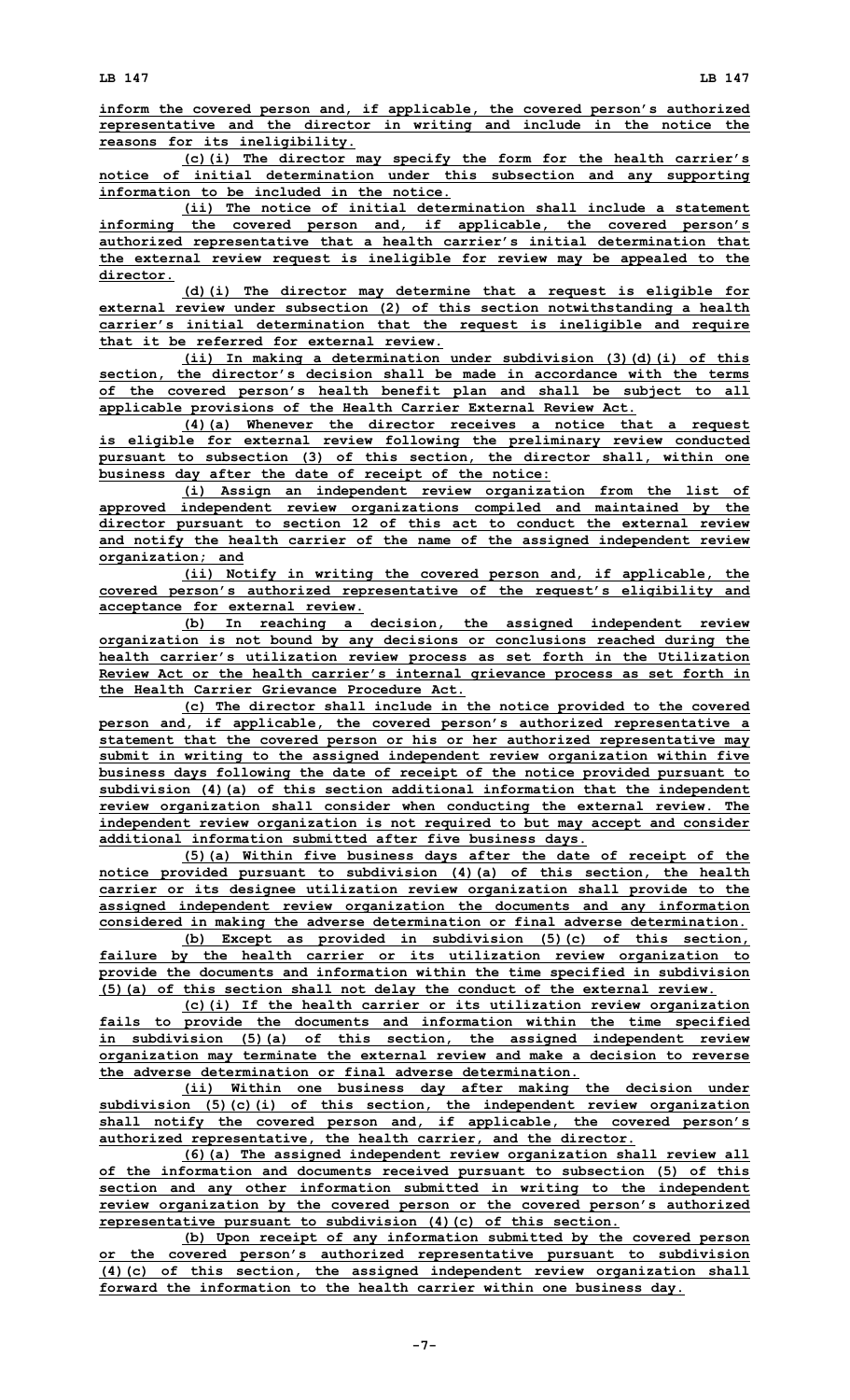**(7)(a) Upon receipt of the information, if any, required to be forwarded pursuant to subdivision (6)(b) of this section, the health carrier may reconsider its adverse determination or final adverse determination that is the subject of the external review.**

**(b) Reconsideration by the health carrier of its adverse determination or final adverse determination pursuant to subdivision (7)(a) of this section shall not delay or terminate the external review.**

**(c) The external review may only be terminated if the health carrier decides, upon completion of its reconsideration, to reverse its adverse determination or final adverse determination and provide coverage or payment for the health care service that is the subject of the adverse determination or final adverse determination.**

**(d)(i) Within one business day after making the decision to reverse its adverse determination or final adverse determination as provided in subdivision (7)(c) of this section, the health carrier shall notify the covered person and, if applicable, the covered person's authorized representative, the assigned independent review organization, and the director in writing of its decision.**

**(ii) The assigned independent review organization shall terminate the external review upon receipt of the notice from the health carrier sent pursuant to subdivision (7)(d)(i) of this section.**

**(8) In addition to the documents and information provided pursuant to subsection (5) of this section, the assigned independent review organization, to the extent the information or documents are available and the independent review organization considers them appropriate, shall consider the following in reaching <sup>a</sup> decision:**

**(a) The covered person's medical records;**

**(b) The attending health care professional's recommendation;**

**(c) Consulting reports from appropriate health care professionals and other documents submitted by the health carrier, covered person, the covered person's authorized representative, or the covered person's treating provider;**

**(d) The terms of coverage under the covered person's health benefit plan with the health carrier to ensure that the independent review organization's decision is not contrary to the terms of coverage under the covered person's health benefit plan with the health carrier;**

**(e) The most appropriate practice guidelines, which shall include applicable evidence-based standards and may include any other practice guidelines developed by the federal government, national or professional medical societies, boards, or associations;**

**(f) Any applicable clinical review criteria developed and used by the health carrier or its designee utilization review organization; and**

**(g) The opinion of the independent review organization's clinical reviewer or reviewers after considering subdivisions (8)(a) through (f) of this section to the extent that the information or documents are available and the clinical reviewer or reviewers consider it appropriate.**

**(9)(a) Within forty-five days after the date of receipt of the request for an external review, the assigned independent review organization shall provide written notice of its decision to uphold or reverse the adverse determination or the final adverse determination to the covered person, if applicable, the covered person's authorized representative, the health carrier, and the director.**

**(b) The independent review organization shall include in the notice sent pursuant to subdivision (9)(a) of this section:**

**(i) <sup>A</sup> general description of the reason for the request for external review;**

**(ii) The date that the independent review organization received the assignment from the director to conduct the external review;**

**(iii) The date that the external review was conducted;**

**(iv) The date of its decision;**

**(v) The principal reason or reasons for its decision, including what applicable, if any, evidence-based standards were <sup>a</sup> basis for its decision; (vi) The rationale for its decision; and**

**(vii) References to the evidence or documentation, including the evidence-based standards, considered in reaching its decision.**

**(c) Upon receipt of <sup>a</sup> notice of <sup>a</sup> decision pursuant to subdivision (9)(a) of this section reversing the adverse determination or final adverse determination, the health carrier shall immediately approve the coverage that was the subject of the adverse determination or final adverse determination.**

**(10) The assignment by the director of an approved independent review organization to conduct an external review in accordance with this section shall be done on <sup>a</sup> random basis among those approved independent**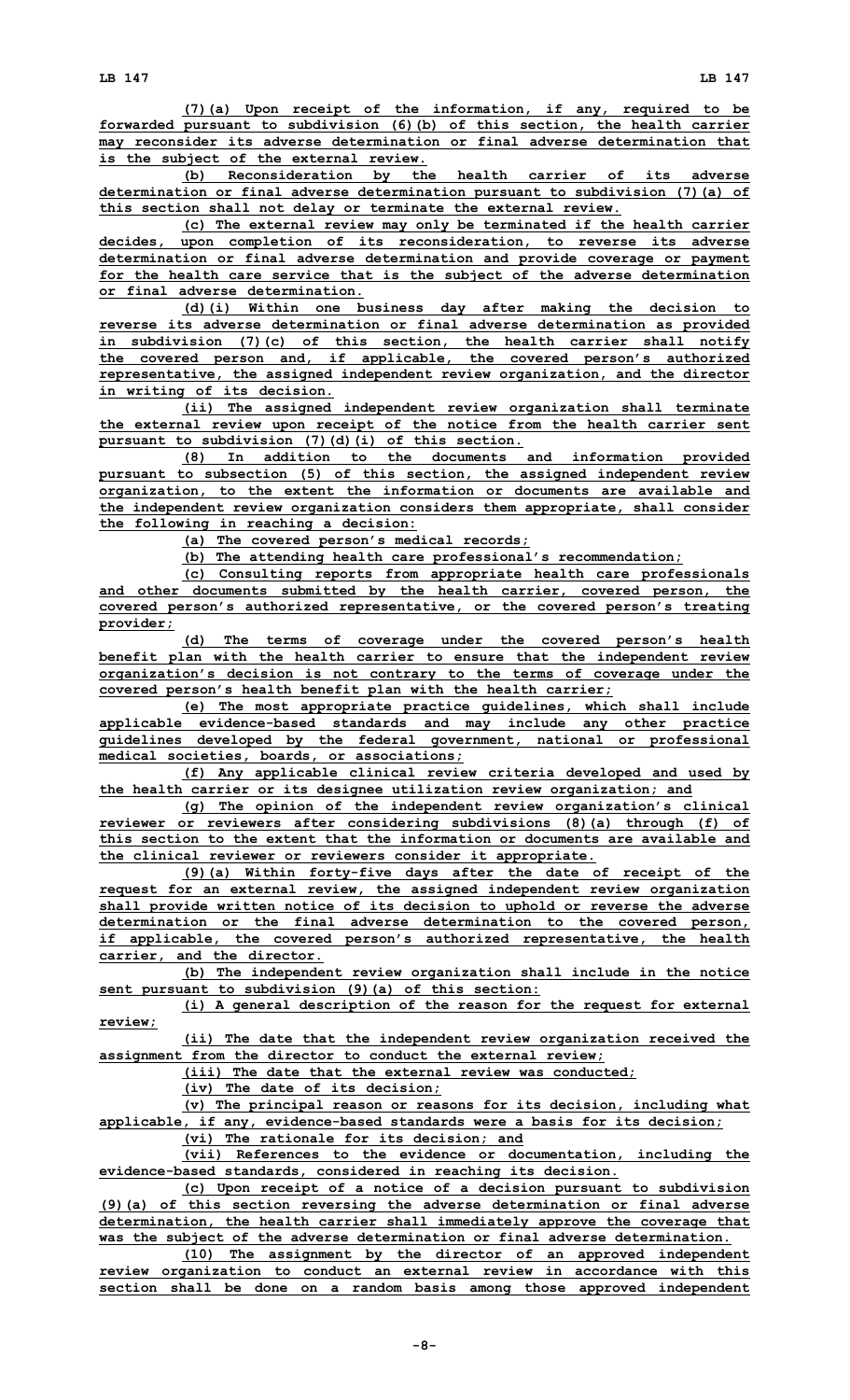**review organizations qualified to conduct the particular external review based on the nature of the health care service that is the subject of the adverse determination or final adverse determination and other circumstances, including conflict of interest concerns pursuant to subsection (4) of section 13 of this act.**

**Sec. 9. (1) Except as provided in subsection (6) of this section, <sup>a</sup> covered person or the covered person's authorized representative may make <sup>a</sup> request for an expedited external review with the director at the time that the covered person receives:**

**(a) An adverse determination if:**

**(i) The adverse determination involves <sup>a</sup> medical condition of the covered person for which the timeframe for completion of an expedited internal review of <sup>a</sup> grievance involving an adverse determination set forth in section 44-7311 would seriously jeopardize the life or health of the covered person or would jeopardize the covered person's ability to regain maximum function; and**

**(ii) The covered person or the covered person's authorized representative has filed <sup>a</sup> request for an expedited review of <sup>a</sup> grievance involving an adverse determination as set forth in section 44-7311; or**

**(b) A final adverse determination:**

**(i) If the covered person has <sup>a</sup> medical condition in which the timeframe for completion of <sup>a</sup> standard external review pursuant to section 8 of this act would seriously jeopardize the life or health of the covered person or would jeopardize the covered person's ability to regain maximum function; or**

**(ii) If the final adverse determination concerns an admission, availability of care, continued stay, or health care service for which the covered person received emergency services, but has not been discharged from <sup>a</sup> facility.**

**(2)(a) Upon receipt of <sup>a</sup> request for an expedited external review, the director shall immediately send <sup>a</sup> copy of the request to the health carrier.**

**(b) Immediately upon receipt of the request pursuant to subdivision (2)(a) of this section, the health carrier shall determine whether the request meets the reviewability requirements set forth in subsection (2) of section 8 of this act. The health carrier shall immediately notify the director and the covered person and, if applicable, the covered person's authorized representative of its eligibility determination.**

**(c)(i) The director may specify the form for the health carrier's notice of initial determination under this subsection and any supporting information to be included in the notice.**

**(ii) The notice of initial determination shall include <sup>a</sup> statement informing the covered person and, if applicable, the covered person's authorized representative that <sup>a</sup> health carrier's initial determination that an external review request is ineligible for review may be appealed to the director.**

**(d)(i) The director may determine that <sup>a</sup> request is eligible for external review under subsection (2) of section 8 of this act notwithstanding <sup>a</sup> health carrier's initial determination that the request is ineligible and require that it be referred for external review.**

**(ii) In making <sup>a</sup> determination under subdivision (2)(d)(i) of this section, the director's decision shall be made in accordance with the terms of the covered person's health benefit plan and shall be subject to all applicable provisions of the Health Carrier External Review Act.**

**(e) Upon receipt of the notice that the request meets the reviewability requirements, the director shall immediately assign an independent review organization to conduct the expedited external review from the list of approved independent review organizations compiled and maintained by the director pursuant to section 12 of this act. The director shall immediately notify the health carrier of the name of the assigned independent review organization.**

**(f) In reaching <sup>a</sup> decision in accordance with subsection (5) of this section, the assigned independent review organization is not bound by any decisions or conclusions reached during the health carrier's utilization review process as set forth in the Health Carrier Grievance Procedure Act or the Utilization Review Act.**

**(3) Upon receipt of the notice from the director of the name of the independent review organization assigned to conduct the expedited external review pursuant to subdivision (2)(e) of this section, the health carrier or its designee utilization review organization shall provide or transmit all necessary documents and information considered in making the adverse determination or final adverse determination to the assigned independent review organization electronically or by telephone or facsimile or any other**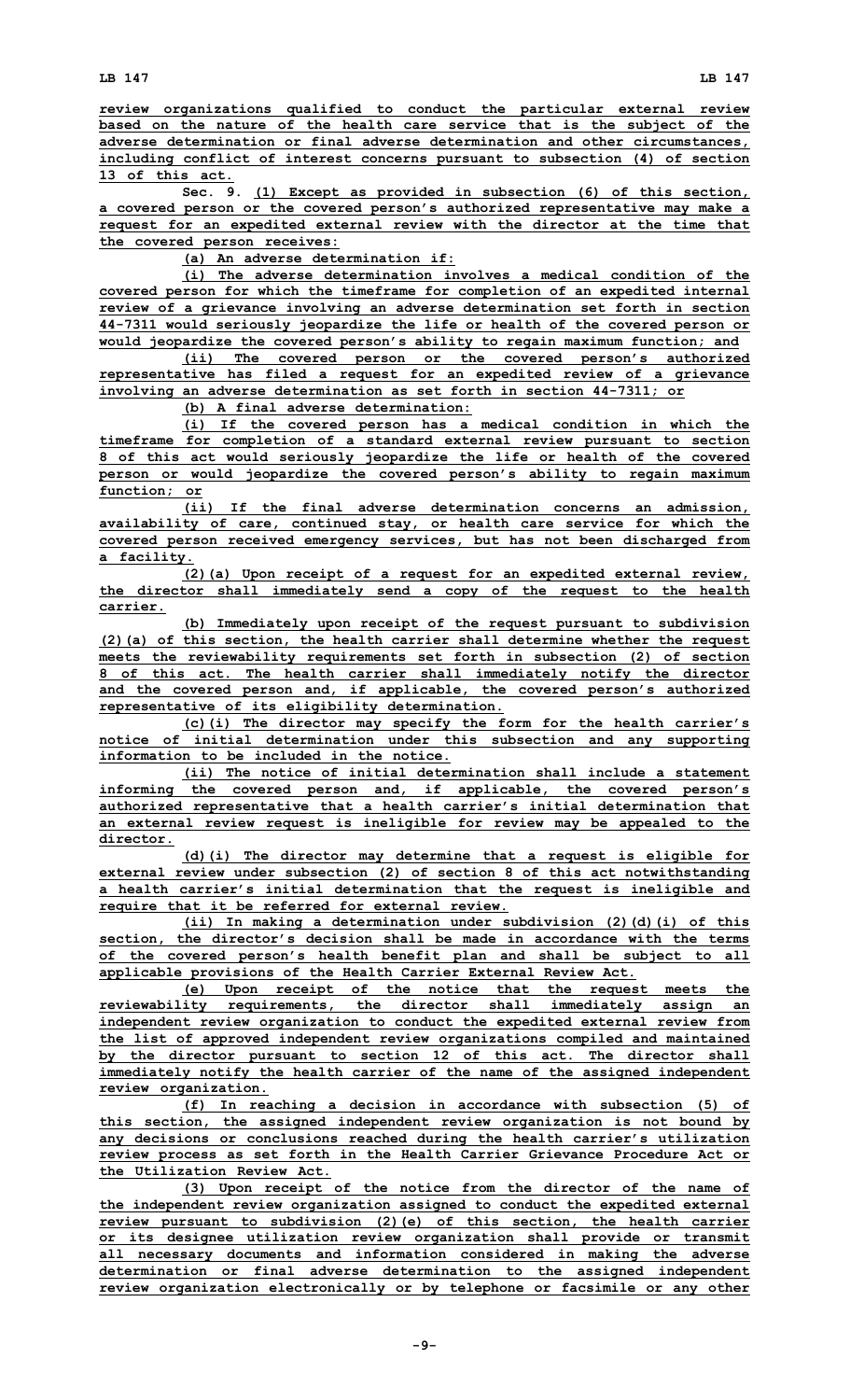**(4) In addition to the documents and information provided or transmitted pursuant to subsection (3) of this section, the assigned independent review organization, to the extent that the information or documents are available and the independent review organization considers them appropriate, shall consider the following in reaching <sup>a</sup> decision:**

**(a) The covered person's pertinent medical records;**

**(b) The attending health care professional's recommendation;**

**(c) Consulting reports from appropriate health care professionals and other documents submitted by the health carrier, covered person, the covered person's authorized representative, or the covered person's treating provider;**

**(d) The terms of coverage under the covered person's health benefit plan with the health carrier to ensure that the independent review organization's decision is not contrary to the terms of coverage under the covered person's health benefit plan with the health carrier;**

**(e) The most appropriate practice guidelines, which shall include evidence-based standards, and may include any other practice guidelines developed by the federal government, national or professional medical societies, boards, or associations;**

**(f) Any applicable clinical review criteria developed and used by the health carrier or its designee utilization review organization in making adverse determinations; and**

**(g) The opinion of the independent review organization's clinical reviewer or reviewers after considering subdivisions (4)(a) through (f) of this section to the extent that the information and documents are available and the clinical reviewer or reviewers consider it appropriate.**

**(5)(a) As expeditiously as the covered person's medical condition or circumstances requires, but in no event more than seventy-two hours after the date of receipt of the request for an expedited external review that meets the reviewability requirements set forth in subsection (2) of section 8 of this act, the assigned independent review organization shall:**

**(i) Make <sup>a</sup> decision to uphold or reverse the adverse determination or final adverse determination; and**

**(ii) Notify the covered person and, if applicable, the covered person's authorized representative, the health carrier, and the director of the decision.**

**(b) If the notice provided pursuant to subdivision (5)(a) of this section was not in writing, within forty-eight hours after the date of providing that notice, the assigned independent review organization shall:**

**(i) Provide written confirmation of the decision to the covered person and, if applicable, the covered person's authorized representative, the health carrier, and the director; and**

**(ii) Include the information set forth in subdivision (9)(b) of section 8 of this act.**

**(c) Upon receipt of the notice of <sup>a</sup> decision pursuant to subdivision (5)(a) of this section reversing the adverse determination or final adverse determination, the health carrier shall immediately approve the coverage that was the subject of the adverse determination or final adverse determination.**

**(6) An expedited external review may not be provided for retrospective adverse or final adverse determinations.**

**(7) The assignment by the director of an approved independent review organization to conduct an external review in accordance with this section shall be done on <sup>a</sup> random basis among those approved independent review organizations qualified to conduct the particular external review based on the nature of the health care service that is the subject of the adverse determination or final adverse determination and other circumstances, including conflict of interest concerns pursuant to subsection (4) of section 13 of this act.**

**Sec. 10. (1)(a) Within four months after the date of receipt of <sup>a</sup> notice of an adverse determination or final adverse determination pursuant to section 5 of this act that involves <sup>a</sup> denial of coverage based on a determination that the health care service or treatment recommended or requested is experimental or investigational, <sup>a</sup> covered person or the covered person's authorized representative may file <sup>a</sup> request for external review with the director.**

**(b)(i) <sup>A</sup> covered person or the covered person's authorized representative may make an oral request for an expedited external review of the adverse determination or final adverse determination pursuant to subdivision (1)(a) of this section if the covered person's treating physician certifies, in writing, that the recommended or requested health care service or treatment that is the subject of the request would be significantly less**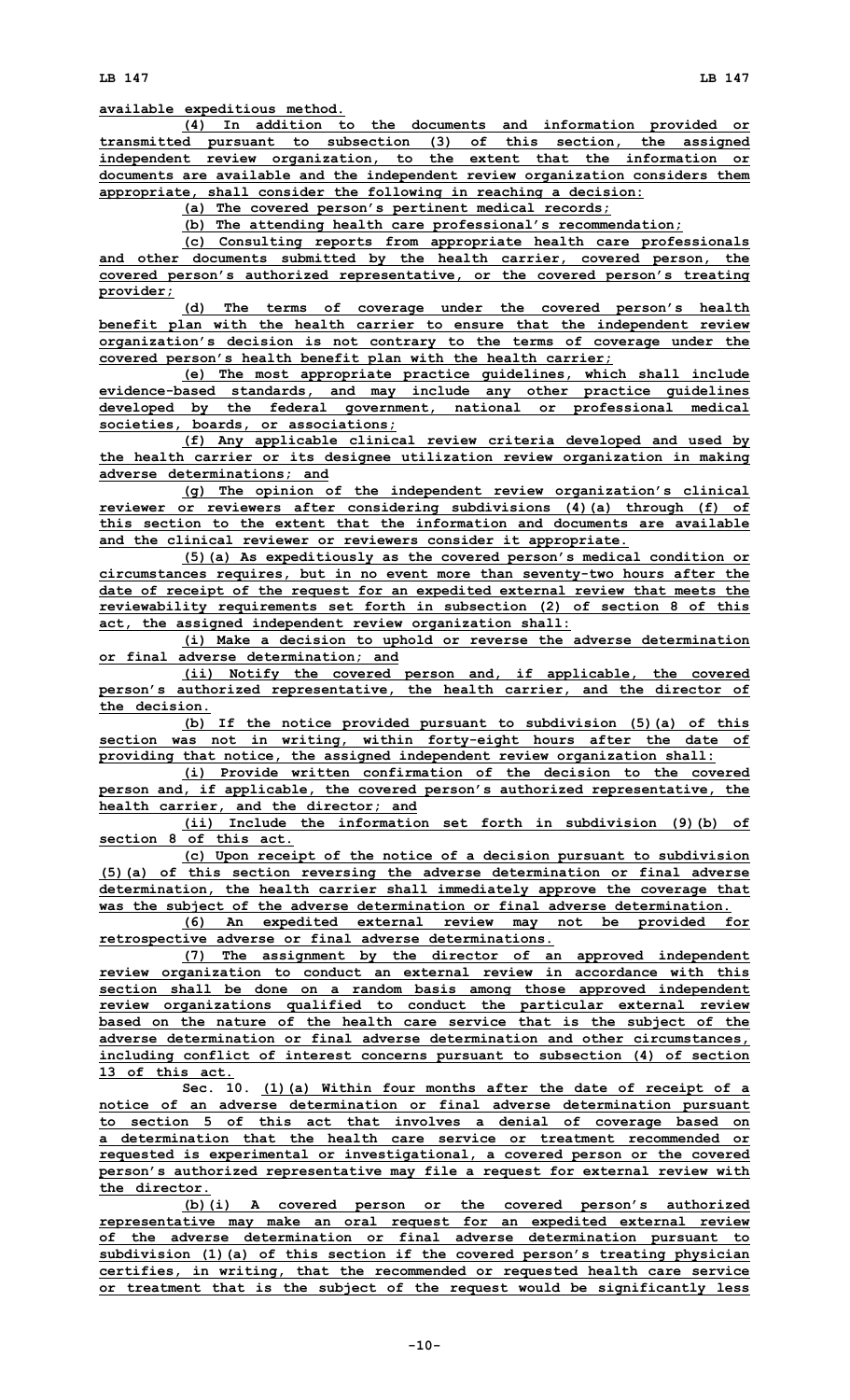**LB 147 LB 147**

**effective if not promptly initiated.**

**(ii) Upon receipt of <sup>a</sup> request for an expedited external review, the director shall immediately notify the health carrier.**

**(iii)(A) Upon notice of the request for expedited external review, the health carrier shall immediately determine whether the request meets the reviewability requirements of subdivision (2)(b) of this section. The health carrier shall immediately notify the director and the covered person and, if applicable, the covered person's authorized representative of its eligibility determination.**

**(B) The director may specify the form for the health carrier's notice of initial determination under subdivision (1)(b)(iii)(A) of this section and any supporting information to be included in the notice.**

**(C) The notice of initial determination under subdivision (1)(b)(iii)(A) of this section shall include <sup>a</sup> statement informing the covered person and, if applicable, the covered person's authorized representative that <sup>a</sup> health carrier's initial determination that the external review request is ineligible for review may be appealed to the director.**

**(iv)(A) The director may determine that <sup>a</sup> request is eligible for external review under subdivision (2)(b) of this section notwithstanding <sup>a</sup> health carrier's initial determination that the request is ineligible and require that it be referred for external review.**

**(B) In making <sup>a</sup> determination under subdivision (1)(b)(iii)(A) of this section, the director's decision shall be made in accordance with the terms of the covered person's health benefit plan and shall be subject to all applicable provisions of the Health Carrier External Review Act.**

**(v) Upon receipt of the notice that the expedited external review request meets the reviewability requirements of subdivision (2)(b) of this section, the director shall immediately assign an independent review organization to review the expedited request from the list of approved independent review organizations compiled and maintained by the director pursuant to section 12 of this act and notify the health carrier of the name of the assigned independent review organization.**

**(vi) At the time the health carrier receives the notice of the assigned independent review organization pursuant to subdivision (1)(b)(v) of this section, the health carrier or its designee utilization review organization shall provide or transmit all necessary documents and information considered in making the adverse determination or final adverse determination to the assigned independent review organization electronically or by telephone or facsimile or any other available expeditious method.**

**(2)(a) Except for <sup>a</sup> request for an expedited external review made pursuant to subdivision (1)(b) of this section, within one business day after the date of receipt of the request the director receives <sup>a</sup> request for an external review, the director shall notify the health carrier.**

**(b) Within five business days following the date of receipt of the notice sent pursuant to subdivision (2)(a) of this section, the health carrier shall conduct and complete <sup>a</sup> preliminary review of the request to determine whether:**

**(i) The individual is or was <sup>a</sup> covered person in the health benefit plan at the time that the health care service or treatment was recommended or requested or, in the case of <sup>a</sup> retrospective review, was <sup>a</sup> covered person in the health benefit plan at the time that the health care service or treatment was provided;**

**(ii) The recommended or requested health care service or treatment that is the subject of the adverse determination or final adverse determination:**

**(A) Is <sup>a</sup> covered benefit under the covered person's health benefit plan except for the health carrier's determination that the service or treatment is experimental or investigational for <sup>a</sup> particular medical condition; and**

**(B) Is not explicitly listed as an excluded benefit under the covered person's health benefit plan with the health carrier;**

**(iii) The covered person's treating physician has certified that one of the following situations is applicable:**

**(A) Standard health care services or treatments have not been effective in improving the condition of the covered person;**

**(B) Standard health care services or treatments are not medically appropriate for the covered person; or**

**(C) There is no available standard health care service or treatment covered by the health carrier that is more beneficial than the recommended or requested health care service or treatment described in subdivision (2)(b)(iv) of this section;**

**(iv) The covered person's treating physician:**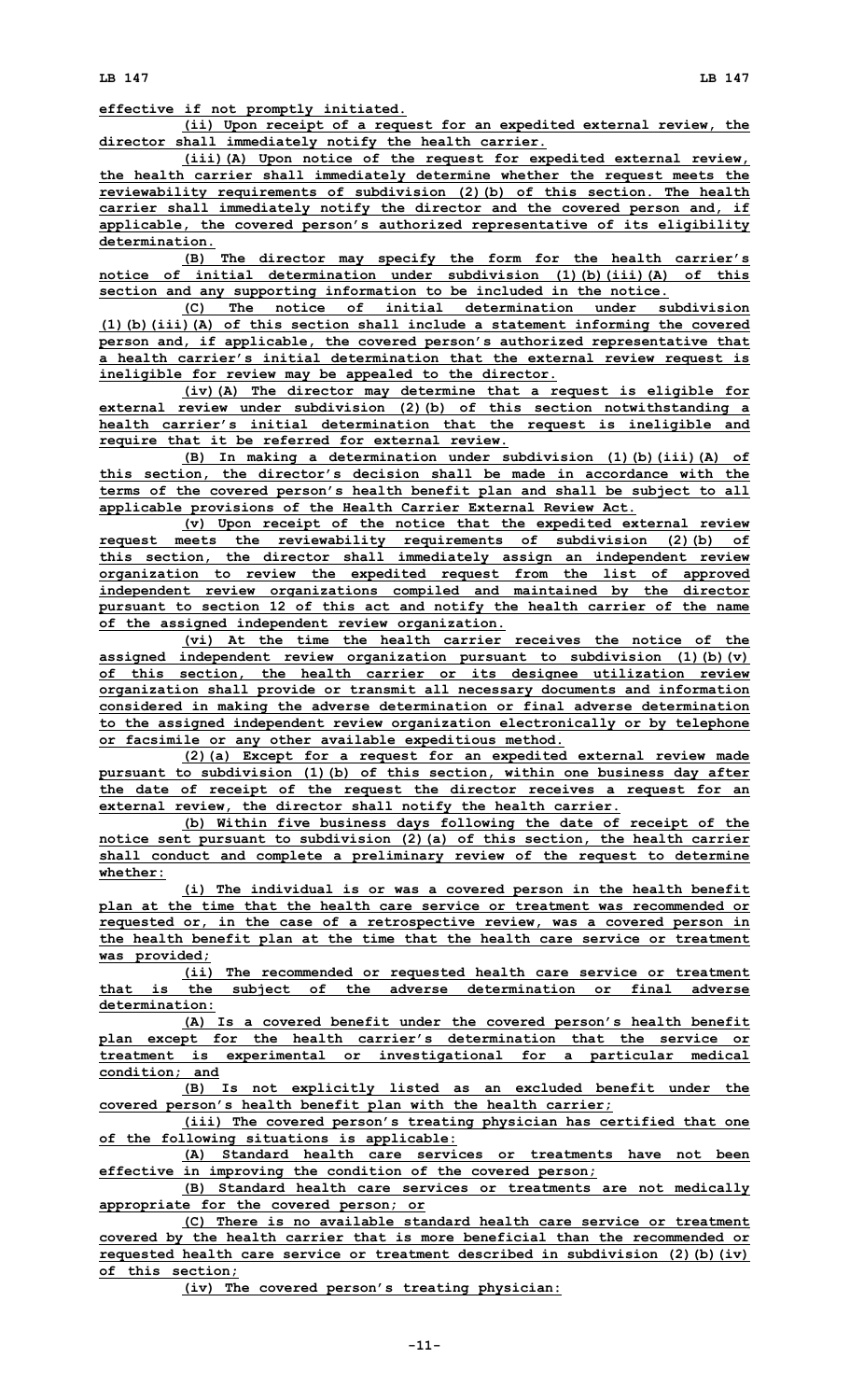**(A) Has recommended <sup>a</sup> health care service or treatment that the physician certifies, in writing, is likely to be more beneficial to the covered person, in the physician's opinion, than any available standard health care service or treatment; or**

**(B) Who is <sup>a</sup> licensed, board-certified or board-eligible physician qualified to practice in the area of medicine appropriate to treat the covered person's condition, has certified in writing that scientifically valid studies using accepted protocols demonstrate that the health care service or treatment requested by the covered person that is the subject of the adverse determination or final adverse determination is likely to be more beneficial to the covered person than any available standard health care service or treatment;**

**(v) The covered person has exhausted the health carrier's internal grievance process as set forth in the Health Carrier Grievance Procedure Act unless the covered person is not required to exhaust the health carrier's internal grievance process pursuant to section 7 of this act; and**

**(vi) The covered person has provided all the information and forms required by the director that are necessary to process an external review, including the release form provided under subsection (2) of section 5 of this act.**

**(3)(a) Within one business day after completion of the preliminary review, the health carrier shall notify the director and the covered person and, if applicable, the covered person's authorized representative in writing whether the request is complete and the request is eligible for external review.**

**(b) If the request:**

**(i) Is not complete, the health carrier shall inform, in writing, the director and the covered person and, if applicable, the covered person's authorized representative and include in the notice what information or materials are needed to make the request complete; or**

**(ii) Is not eligible for external review, the health carrier shall inform the covered person, the covered person's authorized representative, if applicable, and the director in writing and include in the notice the reasons for its ineligibility.**

**(c)(i) The director may specify the form for the health carrier's notice of initial determination under subdivision (3)(b) of this section and any supporting information to be included in the notice.**

**(ii) The notice of initial determination provided under subdivision (3)(b) of this section shall include <sup>a</sup> statement informing the covered person and, if applicable, the covered person's authorized representative that <sup>a</sup> health carrier's initial determination that the external review request is ineligible for review may be appealed to the director.**

**(d)(i) The director may determine that <sup>a</sup> request is eligible for external review under subdivision (2)(b) of this section notwithstanding <sup>a</sup> health carrier's initial determination that the request is ineligible and require that it be referred for external review.**

**(ii) In making <sup>a</sup> determination under subdivision (3)(d)(i) of this section, the director's decision shall be made in accordance with the terms of the covered person's health benefit plan and shall be subject to all applicable provisions of the Health Carrier External Review Act.**

**(e) Whenever <sup>a</sup> request for external review is determined eligible for external review, the health carrier shall notify the director and the covered person and, if applicable, the covered person's authorized representative.**

**(4)(a) Within one business day after the receipt of the notice from the health carrier that the external review request is eligible for external review pursuant to subdivision (1)(b)(iv) of this section or subdivision (3)(e) of this section, the director shall:**

**(i) Assign an independent review organization to conduct the external review from the list of approved independent review organizations compiled and maintained by the director pursuant to section 12 of this act and notify the health carrier of the name of the assigned independent review organization; and**

**(ii) Notify in writing the covered person and, if applicable, the covered person's authorized representative of the request's eligibility and acceptance for external review.**

**(b) The director shall include in the notice provided to the covered person and, if applicable, the covered person's authorized representative <sup>a</sup> statement that the covered person or the covered person's authorized representative may submit in writing to the assigned independent review organization within five business days following the date of receipt of the notice provided pursuant to subdivision (4)(a) of this section additional**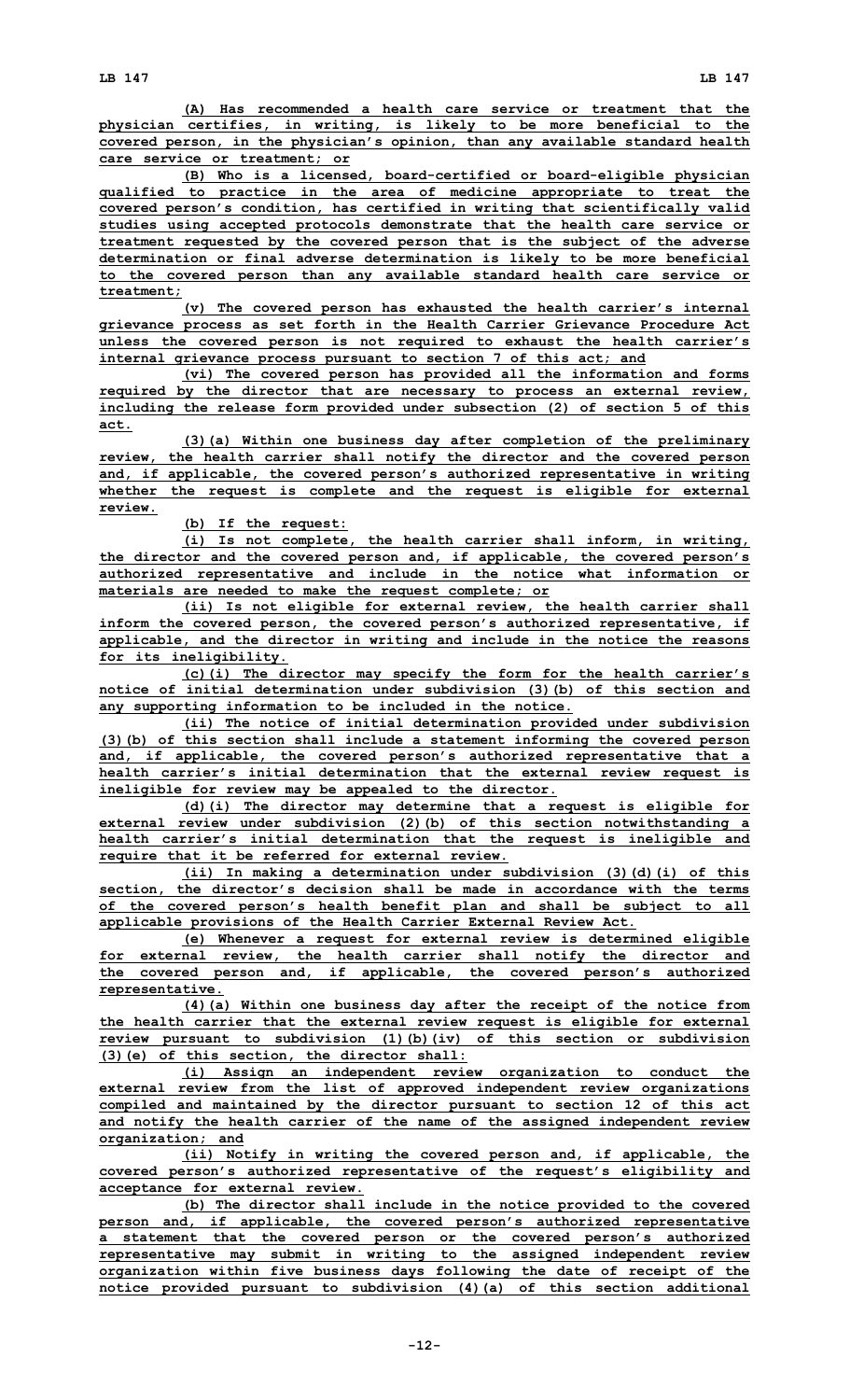**information that the independent review organization shall consider when conducting the external review. The independent review organization may accept and consider additional information submitted after five business days.**

**(c) Within one business day after the receipt of the notice of assignment to conduct the external review pursuant to subdivision (4)(a) of this section, the assigned independent review organization shall:**

**(i) Select one or more clinical reviewers, as it determines is appropriate, pursuant to subdivision (4)(d) of this section to conduct the external review; and**

**(ii) Based upon the opinion of the clinical reviewer, or opinions if more than one clinical reviewer has been selected to conduct the external review, make <sup>a</sup> decision to uphold or reverse the adverse determination or final adverse determination.**

**(d)(i) In selecting clinical reviewers pursuant to subdivision (4)(c)(i) of this section, the assigned independent review organization shall select physicians or other health care professionals who meet the minimum qualifications described in section 13 of this act and, through clinical experience in the past three years, are experts in the treatment of the covered person's condition and knowledgeable about the recommended or requested health care service or treatment.**

**(ii) Neither the covered person, the covered person's authorized representative, if applicable, nor the health carrier shall choose or control the choice of the physicians or other health care professionals to be selected to conduct the external review.**

**(e) In accordance with subsection (8) of this section, each clinical reviewer shall provide <sup>a</sup> written opinion to the assigned independent review organization on whether the recommended or requested health care service or treatment should be covered.**

**(f) In reaching an opinion, <sup>a</sup> clinical reviewer is not bound by any decisions or conclusions reached during the health carrier's utilization review process as set forth in the Utilization Review Act or the health carrier's internal grievance process as set forth in the Health Carrier Grievance Procedure Act.**

**(5)(a) Within five business days after the date of receipt of the notice provided pursuant to subdivision (4)(a) of this section, the health carrier or its designee utilization review organization shall provide to the assigned independent review organization the documents and any information considered in making the adverse determination or the final adverse determination.**

**(b) Except as provided in subdivision (5)(c) of this section, failure by the health carrier or its designee utilization review organization to provide the documents and information within the time specified in subdivision (5)(a) of this section shall not delay the conduct of the external review.**

**(c)(i) If the health carrier or its designee utilization review organization has failed to provide the documents and information within the time specified in subdivision (5)(a) of this section, the assigned independent review organization may terminate the external review and make <sup>a</sup> decision to reverse the adverse determination or final adverse determination.**

**(ii) Immediately upon making the decision under subdivision (5)(c)(i) of this section, the independent review organization shall notify the covered person, the covered person's authorized representative, if applicable, the health carrier, and the director.**

**(6)(a) Each clinical reviewer selected pursuant to subsection (4) of this section shall review all of the information and documents received pursuant to subsection (5) of this section and any other information submitted in writing by the covered person or the covered person's authorized representative pursuant to subdivision (4)(b) of this section.**

**(b) Upon receipt of any information submitted by the covered person or the covered person's authorized representative pursuant to subdivision (4)(b) of this section, within one business day after the receipt of the information, the assigned independent review organization shall forward the information to the health carrier.**

**(7)(a) Upon receipt of the information required to be forwarded pursuant to subdivision (6)(b) of this section, the health carrier may reconsider its adverse determination or final adverse determination that is the subject of the external review.**

**(b) Reconsideration by the health carrier of its adverse determination or final adverse determination pursuant to subdivision (7)(a) of this section shall not delay or terminate the external review.**

**(c) The external review may be terminated only if the health carrier decides, upon completion of its reconsideration, to reverse its adverse**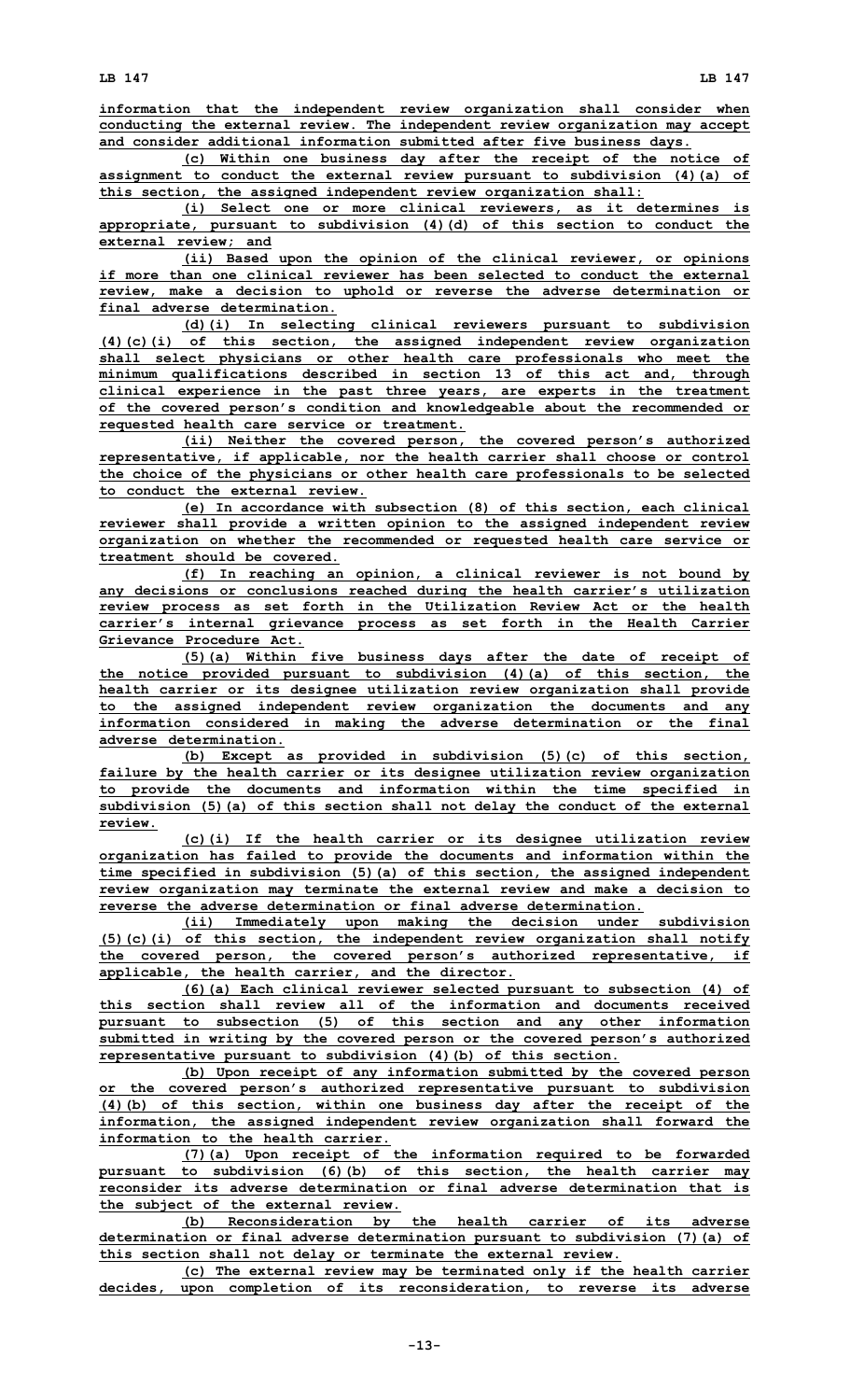**determination or final adverse determination and provide coverage or payment for the recommended or requested health care service or treatment that is the subject of the adverse determination or final adverse determination.**

**(d)(i) Immediately upon making the decision to reverse its adverse determination or final adverse determination as provided in subdivision (7)(c) of this section, the health carrier shall notify the covered person, the covered person's authorized representative, if applicable, the assigned independent review organization, and the director in writing of its decision.**

**(ii) The assigned independent review organization shall terminate the external review upon receipt of the notice from the health carrier sent pursuant to subdivision (7)(d)(i) of this section.**

**(8)(a) Except as provided in subdivision (8)(c) of this section, within twenty days after being selected in accordance with subsection (4) of this section to conduct the external review, each clinical reviewer shall provide an opinion to the assigned independent review organization pursuant to subsection (9) of this section on whether the recommended or requested health care service or treatment should be covered.**

**(b) Except for an opinion provided pursuant to subdivision (8)(c) of this section, each clinical reviewer's opinion shall be in writing and include the following information:**

**(i) <sup>A</sup> description of the covered person's medical condition;**

**(ii) <sup>A</sup> description of the indicators relevant to determining whether there is sufficient evidence to demonstrate that the recommended or requested health care service or treatment is more likely than not to be beneficial to the covered person than any available standard health care service or treatment and the adverse risk of the recommended or requested health care service or treatment would not be substantially increased over that of available standard health care service or treatment;**

**(iii) <sup>A</sup> description and analysis of any medical or scientific evidence considered in reaching the opinion;**

**(iv) <sup>A</sup> description and analysis of any evidence-based standard; and**

**(v) Information on whether the reviewer's rationale for the opinion is based on subdivision (9)(e)(i) or (ii) of this section.**

**(c) For an expedited external review, each clinical reviewer shall provide an opinion orally or in writing to the assigned independent review organization as expeditiously as the covered person's medical condition or circumstances requires, but in no event more than five calendar days after being selected in accordance with subsection (4) of this section.**

**(d) If the opinion provided pursuant to subdivision (8)(a) of this section was not in writing, within forty-eight hours following the date that the opinion was provided, the clinical reviewer shall provide written confirmation of the opinion to the assigned independent review organization and include the information required under subdivision (8)(b) of this section.**

**(9) In addition to the documents and information provided pursuant to subdivision (1)(b) of this section or subsection (5) of this section, each clinical reviewer selected pursuant to subsection (4) of this section, to the extent the information or documents are available and the reviewer considers appropriate, shall consider the following in reaching an opinion pursuant to subsection (8) of this section:**

**(a) The covered person's pertinent medical records;**

**(b) The attending physician or health care professional's recommendation;**

**(c) Consulting reports from appropriate health care professionals and other documents submitted by the health carrier, covered person, the covered person's authorized representative, if applicable, or the covered person's treating physician or health care professional;**

**(d) The terms of coverage under the covered person's health benefit plan with the health carrier to ensure that, but for the health carrier's determination that the recommended or requested health care service or treatment that is the subject of the opinion is experimental or investigational, the reviewer's opinion is not contrary to the terms of coverage under the covered person's health benefit plan with the health carrier; and**

**(e) Whether:**

**(i) The recommended or requested health care service or treatment has been approved by the federal Food and Drug Administration, if applicable, for the condition; or**

**(ii) Medical or scientific evidence or evidence-based standards demonstrate that the expected benefits of the recommended or requested health care service or treatment is more likely than not to be beneficial to the covered person than any available standard health care service or treatment and the adverse risks of the recommended or requested health care service**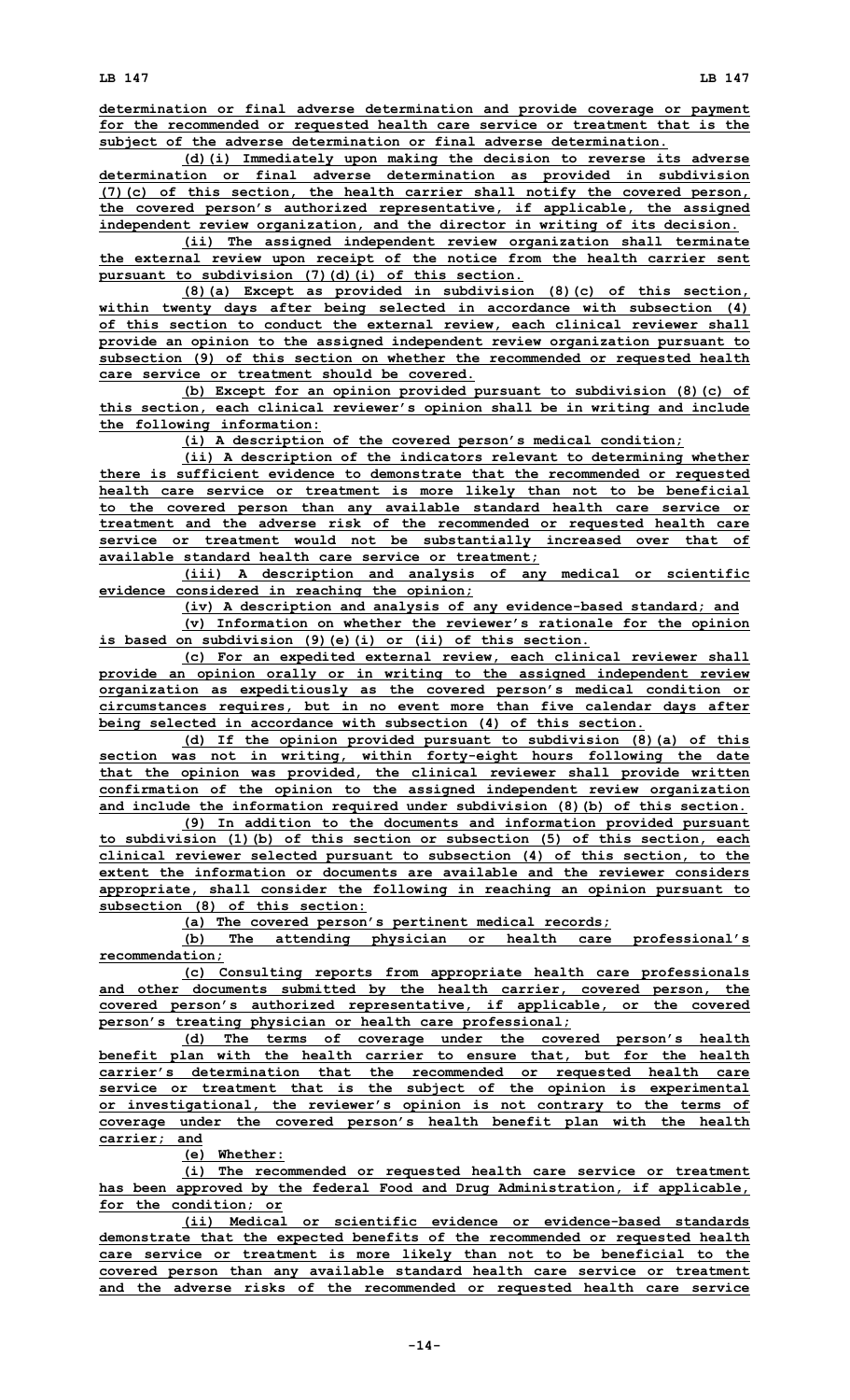**or treatment would not be substantially increased over those of available standard health care service or treatment.**

**(10)(a)(i) Except as provided in subdivision (10)(a)(ii) of this section, within twenty days after the date it receives the opinion of each clinical reviewer pursuant to subsection (9) of this section, the assigned independent review organization, in accordance with subdivision (10)(b) of this section, shall make <sup>a</sup> decision and provide written notice of the decision to the covered person, if applicable, the covered person's authorized representative, the health carrier, and the director.**

**(ii)(A) For an expedited external review, within forty-eight hours after the date it receives the opinion of each clinical reviewer pursuant to subsection (9) of this section, the assigned independent review organization, in accordance with subdivision (10)(b) of this section, shall make <sup>a</sup> decision and provide notice of the decision orally or in writing to the persons listed in subdivision (10)(a)(i) of this section.**

**(B) If the notice provided under subdivision (10)(a)(ii)(A) of this section was not in writing, within forty-eight hours after the date of providing that notice, the assigned independent review organization shall provide written confirmation of the decision to the persons listed in subdivision (10)(a)(i) of this section and include the information set forth in subdivision (10)(c) of this section.**

**(b)(i) If <sup>a</sup> majority of the clinical reviewers recommend that the recommended or requested health care service or treatment should be covered, the independent review organization shall make <sup>a</sup> decision to reverse the health carrier's adverse determination or final adverse determination.**

**(ii) If <sup>a</sup> majority of the clinical reviewers recommend that the recommended or requested health care service or treatment should not be covered, the independent review organization shall make <sup>a</sup> decision to uphold the health carrier's adverse determination or final adverse determination.**

**(iii)(A) If the clinical reviewers are evenly split as to whether the recommended or requested health care service or treatment should be covered, the independent review organization shall obtain the opinion of an additional clinical reviewer in order for the independent review organization to make <sup>a</sup> decision based on the opinions of <sup>a</sup> majority of the clinical reviewers pursuant to subdivision (10)(b)(i) or (ii) of this section.**

**(B) The additional clinical reviewer selected under subdivision (10)(b)(iii)(A) of this section shall use the same information to reach an opinion as the clinical reviewers who have already submitted their opinions pursuant to subsection (9) of this section.**

**(C) The selection of the additional clinical reviewer shall not extend the time within which the assigned independent review organization is required to make <sup>a</sup> decision based on the opinions of the clinical reviewers selected under subsection (4) of this section pursuant to subdivision (4)(a) of this section.**

**(c) The independent review organization shall include in the notice provided pursuant to subdivision (10)(a) of this section:**

**(i) <sup>A</sup> general description of the reason for the request for external review;**

**(ii) The written opinion of each clinical reviewer, including the recommendation of each clinical reviewer as to whether the recommended or requested health care service or treatment should be covered and the rationale for the reviewer's recommendation;**

**(iii) The date the independent review organization was assigned by the director to conduct the external review;**

**(iv) The date the external review was conducted;**

**(v) The date of its decision;**

**(vi) The principal reason or reasons for its decision; and**

**(vii) The rationale for its decision.**

**(d) Upon receipt of <sup>a</sup> notice of <sup>a</sup> decision pursuant to subdivision (10)(a) of this section reversing the adverse determination or final adverse determination, the health carrier shall immediately approve coverage of the recommended or requested health care service or treatment that was the subject of the adverse determination or final adverse determination.**

**(11) The assignment by the director of an approved independent review organization to conduct an external review in accordance with this section shall be done on <sup>a</sup> random basis among those approved independent review organizations qualified to conduct the particular external review based on the nature of the health care service that is the subject of the adverse determination or final adverse determination and other circumstances, including conflict of interest concerns pursuant to subsection (4) of section 13 of this act.**

**Sec. 11. (1) An external review decision is binding on the health**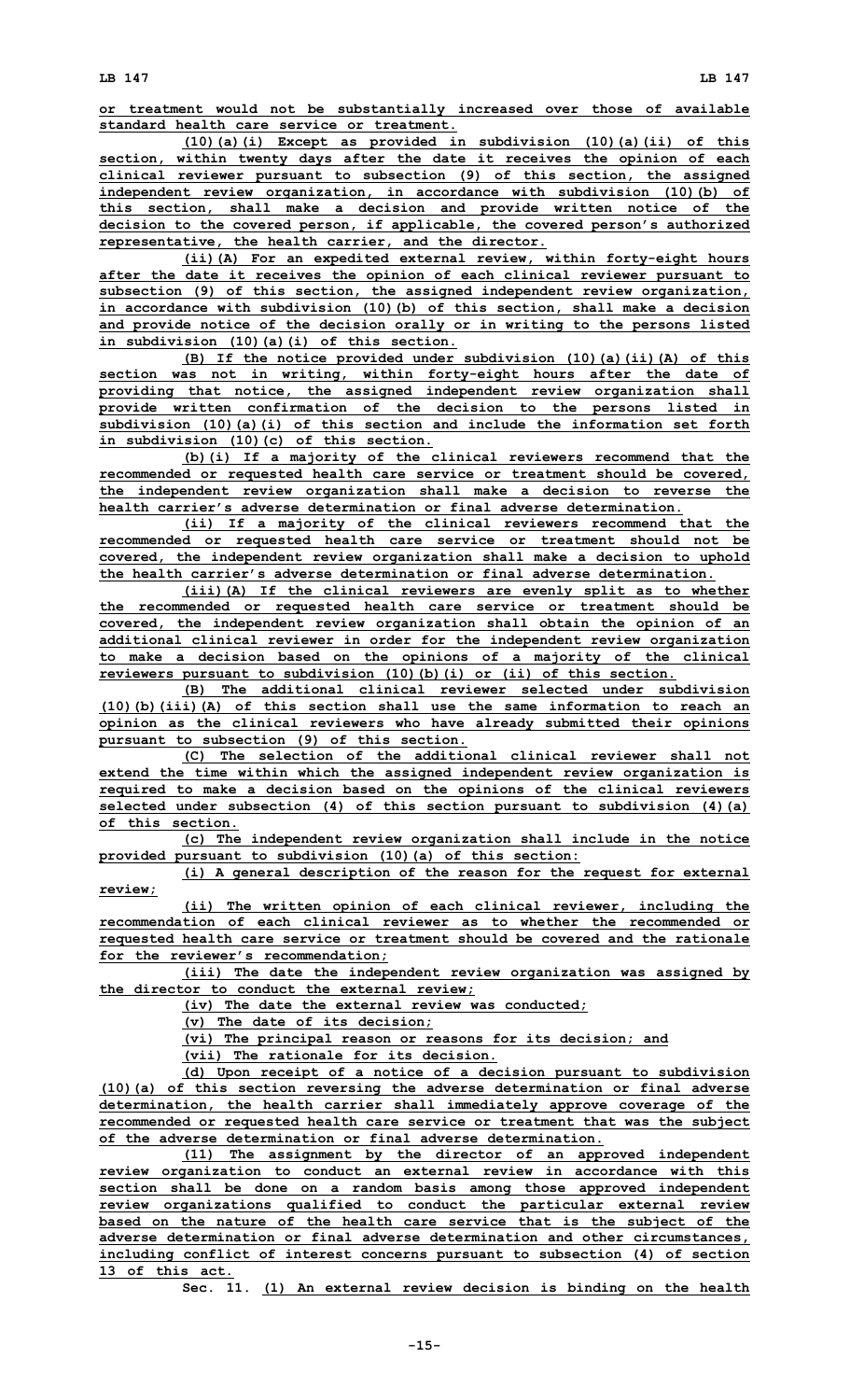**carrier except to the extent the health carrier has other remedies available**

**under applicable state law. (2) An external review decision is binding on the covered person except to the extent the covered person has other remedies available under applicable federal or state law.**

**(3) <sup>A</sup> covered person or the covered person's authorized representative, if applicable, shall not file <sup>a</sup> subsequent request for external review involving the same adverse determination or final adverse determination for which the covered person has already received an external review decision pursuant to the Health Carrier External Review Act.**

**Sec. 12. (1) The director shall approve independent review organizations eligible to be assigned to conduct external reviews under the Health Carrier External Review Act.**

**(2) In order to be eligible for approval by the director under this section to conduct external reviews under the act, an independent review organization:**

**(a) Except as otherwise provided in this section, shall be accredited by <sup>a</sup> nationally recognized private accrediting entity that the director has determined has independent review organization accreditation standards that are equivalent to or exceed the minimum qualifications for independent review organizations established under section 13 of this act; and**

**(b) Shall submit an application for approval in accordance with subsection (4) of this section.**

**(3) The director shall develop an application form for initially approving and for reapproving independent review organizations to conduct external reviews.**

**(4)(a) Any independent review organization wishing to be approved to conduct external reviews under the act shall submit the application form and include with the form all documentation and information necessary for the director to determine if the independent review organization satisfies the minimum qualifications established under section 13 of this act.**

**(b)(i) Subject to subdivision (4)(b)(ii) of this section, an independent review organization is eligible for approval under this section only if it is accredited by <sup>a</sup> nationally recognized private accrediting entity that the director has determined has independent review organization accreditation standards that are equivalent to or exceed the minimum qualifications for independent review organizations under section 13 of this act.**

**(ii) The director may approve independent review organizations that are not accredited by <sup>a</sup> nationally recognized private accrediting entity if there are no acceptable nationally recognized private accrediting entities providing independent review organization accreditation.**

**(c) The director may charge an application fee that independent review organizations shall submit to the director with an application for approval and reapproval.**

**(5)(a) An approval is effective for two years, unless the director determines before its expiration that the independent review organization is not satisfying the minimum qualifications established under section 13 of this act.**

**(b) Whenever the director determines that an independent review organization has lost its accreditation or no longer satisfies the minimum requirements established under section 13 of this act, the director shall terminate the approval of the independent review organization and remove the independent review organization from the list of independent review organizations approved to conduct external reviews under the act that is maintained by the director pursuant to subsection (6) of this section.**

**(6) The director shall maintain and periodically update <sup>a</sup> list of approved independent review organizations.**

**(7) The director may adopt and promulgate rules and regulations to carry out the provisions of this section.**

**Sec. 13. (1) To be approved under section 12 of this act to conduct external reviews, an independent review organization shall have and maintain written policies and procedures that govern all aspects of both the standard external review process and the expedited external review process set forth in the Health Carrier External Review Act that include, at <sup>a</sup> minimum:**

**(a) <sup>A</sup> quality assurance mechanism in place that:**

**(i) Ensures that external reviews are conducted within the specified timeframes and that required notices are provided in <sup>a</sup> timely manner;**

**(ii) Ensures the selection of qualified and impartial clinical reviewers to conduct external reviews on behalf of the independent review organization and suitable matching of reviewers to specific cases and that the independent review organization employs or contracts with an adequate number**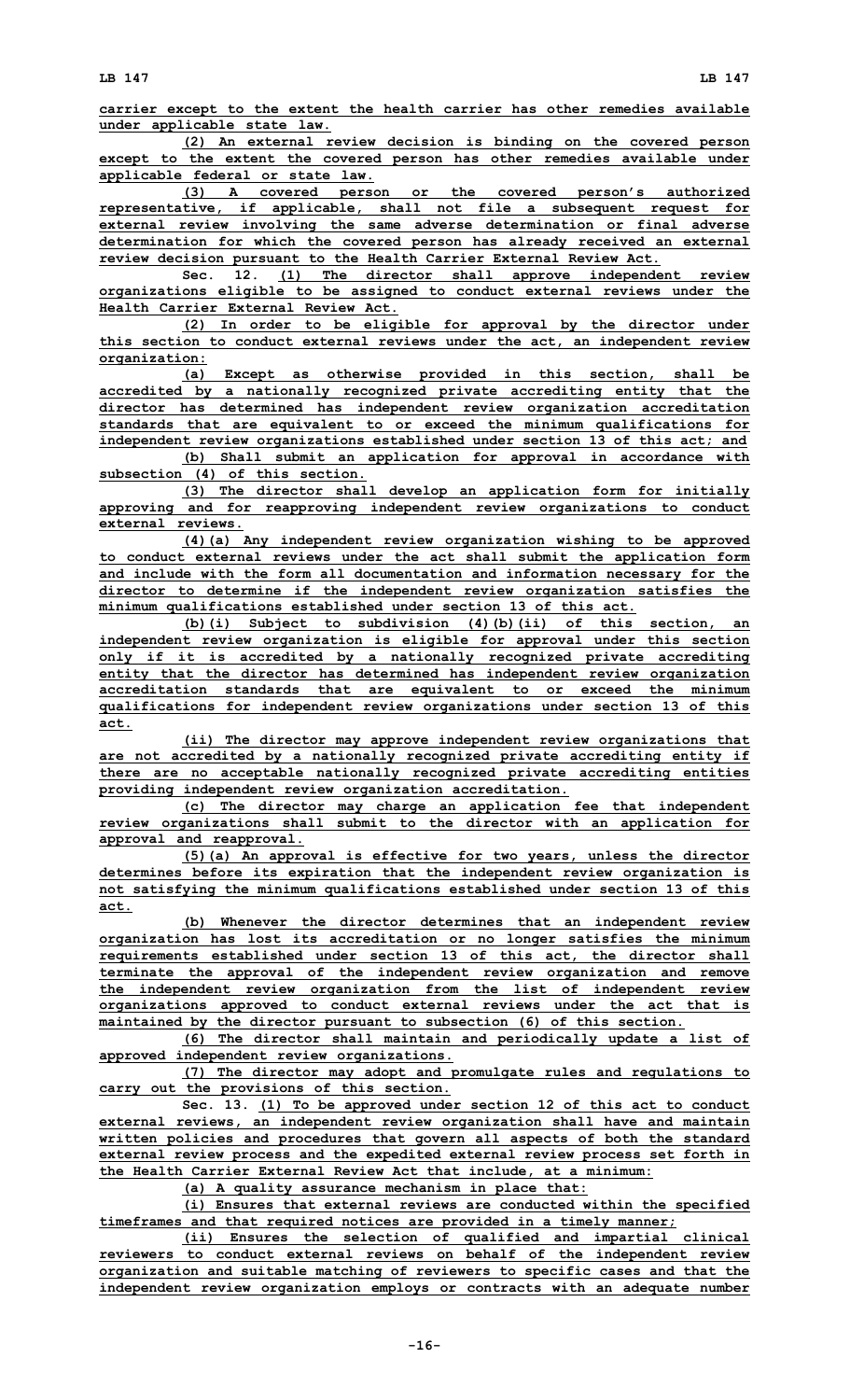**LB 147 LB 147**

**(iii) Ensures the confidentiality of medical and treatment records and clinical review criteria; and**

**(iv) Ensures that any person employed by or under contract with the independent review organization adheres to the requirements of the act;**

**(b) <sup>A</sup> toll-free telephone service to receive information on <sup>a</sup> twenty-four-hours-per-day, seven-days-per-week basis related to external reviews that is capable of accepting, recording, or providing appropriate instruction to incoming telephone callers during other than normal business hours; and**

**(c) An agreement to maintain and provide to the director the information set out in section 15 of this act.**

**(2) All clinical reviewers assigned by an independent review organization to conduct external reviews shall be physicians or other appropriate health care providers who meet the following minimum qualifications:**

**(a) Be an expert in the treatment of the covered person's medical condition that is the subject of the external review;**

**(b) Be knowledgeable about the recommended health care service or treatment through recent or current actual clinical experience treating patients with the same or similar medical condition of the covered person;**

**(c) Hold <sup>a</sup> nonrestricted license in <sup>a</sup> state of the United States and, for physicians, <sup>a</sup> current certification by <sup>a</sup> recognized medical specialty board in the United States in the area or areas appropriate to the subject of the external review; and**

**(d) Have no history of disciplinary actions or sanctions, including loss of staff privileges or participation restrictions, that have been taken or are pending by any hospital, governmental agency or unit, or regulatory body that raise <sup>a</sup> substantial question as to the clinical reviewer's physical, mental, or professional competence or moral character.**

**(3) In addition to the requirements set forth in subsection (1) of this section, an independent review organization may not own or control, be <sup>a</sup> subsidiary of, in any way be owned or controlled by, or exercise control with <sup>a</sup> health benefit plan, <sup>a</sup> national, state, or local trade association of health benefit plans, or <sup>a</sup> national, state, or local trade association of health care providers.**

**(4)(a) In addition to the requirements set forth in subsections (1), (2), and (3) of this section, to be approved pursuant to section 12 of this act to conduct an external review of <sup>a</sup> specified case, neither the independent review organization selected to conduct the external review nor any clinical reviewer assigned by the independent review organization to conduct the external review may have <sup>a</sup> material professional, familial, or financial conflict of interest with any of the following:**

**(i) The health carrier that is the subject of the external review;**

**(ii) The covered person whose treatment is the subject of the external review or the covered person's authorized representative, if applicable;**

**(iii) Any officer, director, or management employee of the health carrier that is the subject of the external review;**

**(iv) The health care provider or the health care provider's medical group or independent practice association recommending the health care service or treatment that is the subject of the external review;**

**(v) The facility at which the recommended health care service or treatment would be provided; or**

**(vi) The developer or manufacturer of the principal drug, device, procedure, or other therapy being recommended for the covered person whose treatment is the subject of the external review.**

**(b) In determining whether an independent review organization or <sup>a</sup> clinical reviewer of the independent review organization has <sup>a</sup> material professional, familial, or financial conflict of interest for purposes of subdivision (4)(a) of this section, the director shall take into consideration situations in which the independent review organization to be assigned to conduct an external review of <sup>a</sup> specified case or <sup>a</sup> clinical reviewer to be assigned by the independent review organization to conduct an external review of <sup>a</sup> specified case may have an apparent professional, familial, or financial relationship or connection with <sup>a</sup> person described in subdivision (4)(a) of this section, but that the characteristics of that relationship or connection are such that they are not <sup>a</sup> material professional, familial, or financial conflict of interest that results in the disapproval of the independent review organization or the clinical reviewer from conducting the external review.**

**(5)(a) An independent review organization that is accredited by <sup>a</sup> nationally recognized private accrediting entity that has independent review**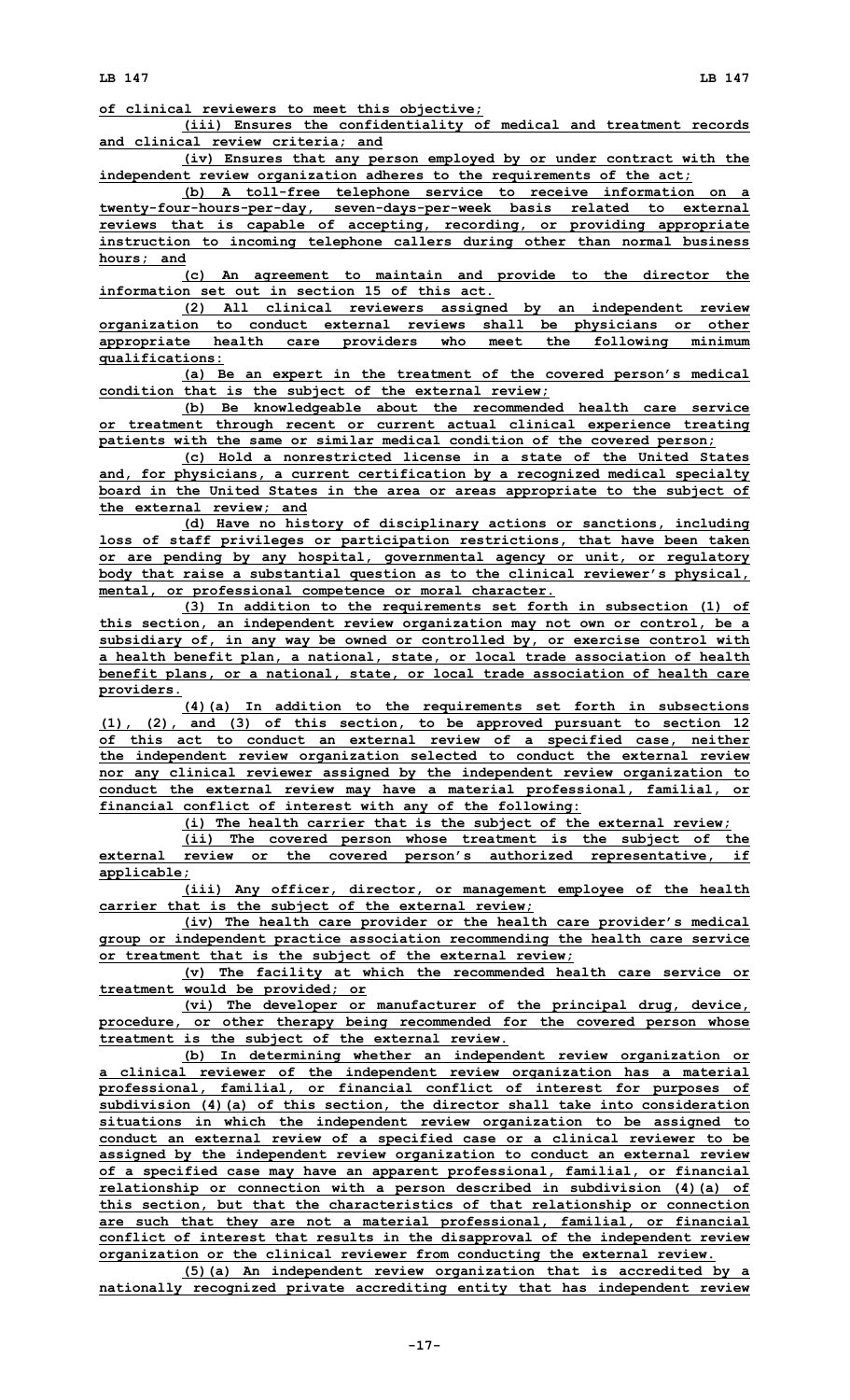**accreditation standards that the director has determined are equivalent to or exceed the minimum qualifications of this section shall be presumed in compliance with this section to be eligible for approval under section 12 of this act.**

**(b) The director shall initially review and periodically review the independent review organization accreditation standards of <sup>a</sup> nationally recognized private accrediting entity to determine whether the entity's standards are, and continue to be, equivalent to or exceed the minimum qualifications established under this section. The director may accept <sup>a</sup> review conducted by the National Association of Insurance Commissioners for the purpose of the determination under this subdivision.**

**(c) Upon request, <sup>a</sup> nationally recognized private accrediting entity shall make its current independent review organization accreditation standards available to the director or the National Association of Insurance Commissioners in order for the director to determine if the entity's standards are equivalent to or exceed the minimum qualifications established under this section. The director may exclude any private accrediting entity that is not reviewed by the National Association of Insurance Commissioners.**

**(6) An independent review organization shall be unbiased. An independent review organization shall establish and maintain written procedures to ensure that it is unbiased in addition to any other procedures required under this section.**

**Sec. 14. No independent review organization, clinical reviewer working on behalf of an independent review organization, or employee, agent, or contractor of an independent review organization shall be liable in damages to any person for any opinions rendered or acts or omissions performed within the scope of the organization's or person's duties under the law during or upon completion of an external review conducted pursuant to the Health Carrier External Review Act, unless the opinion was rendered or act or omission performed in bad faith or involved gross negligence.**

**Sec. 15. (1)(a) An independent review organization assigned pursuant to section 8, 9, or 10 of this act to conduct an external review shall maintain written records in the aggregate by state and by health carrier on all requests for external review for which it conducted an external review during <sup>a</sup> calendar year and, upon request, submit <sup>a</sup> report to the director as required under subdivision (1)(b) of this section.**

**(b) Each independent review organization required to maintain written records on all requests for external review pursuant to subdivision (1)(a) of this section for which it was assigned to conduct an external review shall submit to the director, upon request, <sup>a</sup> report in the format specified by the director.**

**(c) The report shall include in the aggregate by state, and for each health carrier:**

**(i) The total number of requests for external review;**

**(ii) The number of requests for external review resolved and, of those resolved, the number resolved upholding the adverse determination or final adverse determination and the number resolved reversing the adverse determination or final adverse determination;**

**(iii) The average length of time for resolution;**

**(iv) <sup>A</sup> summary of the types of coverages or cases for which an external review was sought, as provided in the format required by the director;**

**(v) The number of external reviews pursuant to section 8 of this act that were terminated as the result of <sup>a</sup> reconsideration by the health carrier of its adverse determination or final adverse determination after the receipt of additional information from the covered person or the covered person's authorized representative; and**

**(vi) Any other information the director may request or require.**

**(d) The independent review organization shall retain the written records required pursuant to this subsection for at least three years.**

**(2)(a) Each health carrier shall maintain written records in the aggregate, by state and for each type of health benefit plan offered by the health carrier, on all requests for external review that the health carrier receives notice of from the director pursuant to the Health Carrier External Review Act.**

**(b) Each health carrier required to maintain written records on all requests for external review pursuant to subdivision (2)(a) of this section shall submit to the director, upon request, <sup>a</sup> report in the format specified by the director.**

**(c) The report shall include in the aggregate, by state, and by type of health benefit plan:**

**(i) The total number of requests for external review;**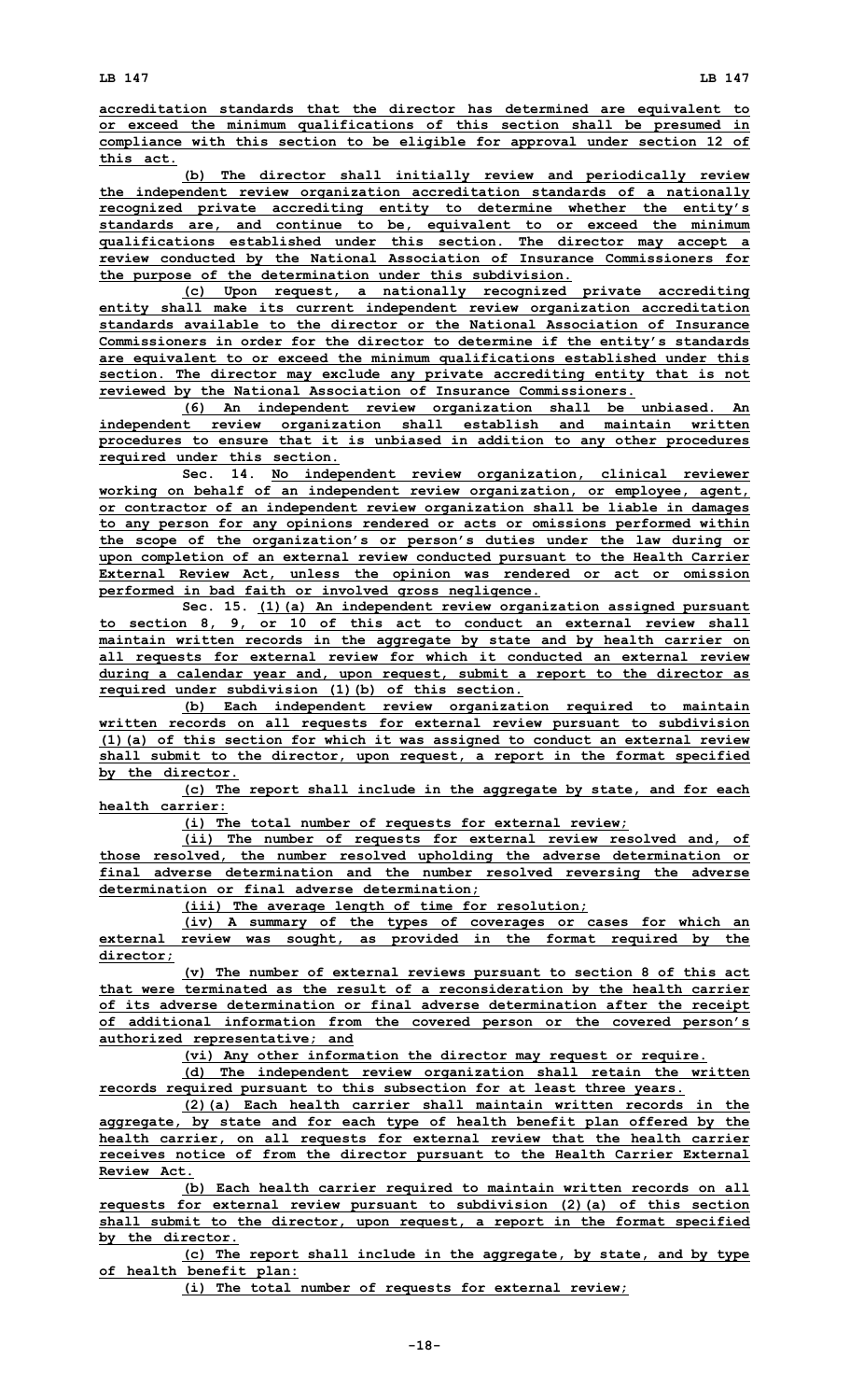**eligible for <sup>a</sup> full external review; and**

**(iii) Any other information the director may request or require.**

**(d) The health carrier shall retain the written records required pursuant to this section for at least three years.**

**Sec. 16. The health carrier against which <sup>a</sup> request for <sup>a</sup> standard external review or an expedited external review is filed shall pay the cost of the independent review organization for conducting the external review.**

**Sec. 17. (1)(a) Each health carrier shall include <sup>a</sup> description of the external review procedures in or attached to the policy, certificate, membership booklet, outline of coverage, or other evidence of coverage it provides to covered persons.**

**(b) The disclosure required by subdivision (1)(a) of this section shall be in <sup>a</sup> format prescribed by the director.**

**(2) The description required under subsection (1) of this section shall include <sup>a</sup> statement that informs the covered person of the right of the covered person to file <sup>a</sup> request for an external review of an adverse determination or final adverse determination with the director. The statement may explain that external review is available when the adverse determination or final adverse determination involves an issue of medical necessity, appropriateness, health care setting, level of care, or effectiveness. The statement shall include the telephone number and address of the director.**

**(3) In addition to the contents required by subsection (2) of this section, the statement shall inform the covered person that, when filing <sup>a</sup> request for an external review, the covered person will be required to authorize the release of any medical records of the covered person that may be required to be reviewed for the purpose of reaching <sup>a</sup> decision on the external review.**

**Sec. 18. The Health Carrier External Review Act applies to any claim submitted on and after January 1, 2014.**

**Sec. 19. Section 44-7306, Reissue Revised Statutes of Nebraska, is amended to read:**

**44-7306 (1) <sup>A</sup> health carrier shall maintain in <sup>a</sup> grievance register written records to document all grievances received during <sup>a</sup> calendar year. A request for <sup>a</sup> first-level review of an adverse determination shall be processed in compliance with section 44-7308 but not considered <sup>a</sup> grievance for purposes of the grievance register unless such request includes <sup>a</sup> written grievance. A request for <sup>a</sup> second-level review of an adverse determination shall be considered <sup>a</sup> grievance for purposes of the grievance register. For each grievance required to be recorded in the grievance register, the grievance register shall contain, at <sup>a</sup> minimum, the following information:**

**(a) <sup>A</sup> general description of the reason for the grievance;**

**(b) Date received;**

**(c) Date of each review or hearing;**

**(d) Resolution at each level of the grievance;**

**(e) Date of resolution; at each level; and**

**(f) Name of the covered person for whom the grievance was filed.**

**(2) The grievance register shall be maintained in <sup>a</sup> manner that is reasonably clear and accessible to the director. A grievance register maintained by <sup>a</sup> health maintenance organization shall also be accessible to the Department of Health and Human Services.**

**(3) <sup>A</sup> health carrier shall retain the grievance register compiled for <sup>a</sup> calendar year for the longer of three years or until the director has adopted <sup>a</sup> final report of an examination that contains <sup>a</sup> review of the grievance register for that calendar year.**

**Sec. 20. Section 44-7308, Reissue Revised Statutes of Nebraska, is amended to read:**

**44-7308 (1) If <sup>a</sup> covered person makes <sup>a</sup> request to <sup>a</sup> health carrier for <sup>a</sup> health care service and the request is denied, the health carrier shall provide the covered person with an explanation of the reasons for the denial, <sup>a</sup> written notice of how to submit <sup>a</sup> grievance, and the telephone number to call for information and assistance. The health carrier, at the time of <sup>a</sup> determination not to certify an admission, <sup>a</sup> continued stay, or other health care service, shall inform the attending or ordering provider of the right to submit <sup>a</sup> grievance or <sup>a</sup> request for an expedited review and, upon request, shall explain the procedures established by the health carrier for initiating <sup>a</sup> review. A grievance involving an adverse determination may be submitted by the covered person, the covered person's representative, or <sup>a</sup> provider acting on behalf of <sup>a</sup> covered person, except that <sup>a</sup> provider may not submit <sup>a</sup> grievance involving an adverse determination on behalf of <sup>a</sup> covered person in <sup>a</sup> situation in which federal or other state law prohibits <sup>a</sup> provider**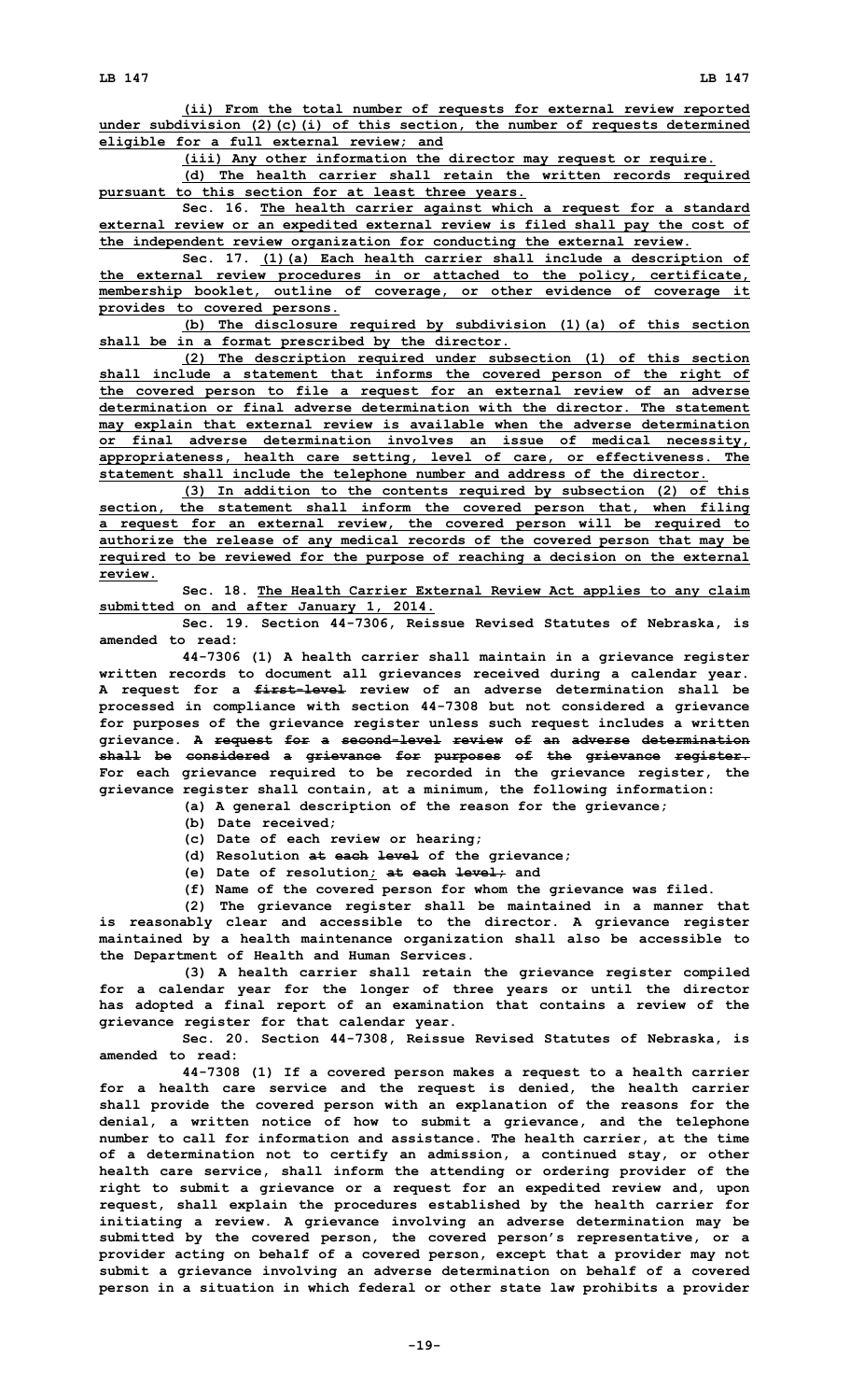**LB 147 LB 147**

**from taking that action. A health carrier shall ensure that <sup>a</sup> majority of the persons reviewing <sup>a</sup> grievance involving an adverse determination have appropriate expertise. A health carrier shall issue <sup>a</sup> copy of the written decision to <sup>a</sup> provider who submits <sup>a</sup> grievance on behalf of <sup>a</sup> covered person. A health carrier shall conduct <sup>a</sup> first-level review of <sup>a</sup> grievance involving an adverse determination in accordance with subsection (3) of this section and section 44-7310, but such <sup>a</sup> grievance is not subject to the grievance register reporting requirements of section 44-7306 unless it is <sup>a</sup> written grievance.**

**(2)(a) <sup>A</sup> grievance concerning any matter except an adverse determination may be submitted by <sup>a</sup> covered person or <sup>a</sup> covered person's representative. A health carrier shall issue <sup>a</sup> written decision to the covered person or the covered person's representative within fifteen working days after receiving <sup>a</sup> grievance. The person or persons reviewing the grievance shall not be the same person or persons who made the initial determination denying <sup>a</sup> claim or handling the matter that is the subject of the grievance. If the health carrier cannot make <sup>a</sup> decision within fifteen working days due to circumstances beyond the health carrier's control, the health carrier may take up to an additional fifteen working days to issue <sup>a</sup> written decision, if the health carrier provides written notice to the covered person of the extension and the reasons for the delay on or before the fifteenth working day after receiving <sup>a</sup> grievance.**

**(b) <sup>A</sup> covered person does not have the right to attend, or to have <sup>a</sup> representative in attendance, at the first-level grievance review. A covered person is entitled to submit written material. The health carrier shall provide the covered person the name, address, and telephone number of <sup>a</sup> person designated to coordinate the grievance review on behalf of the health carrier. The health carrier shall make these rights known to the covered person within three working days after receiving <sup>a</sup> grievance.**

**(3) The written decision issued pursuant to the procedures described in subsections (1) and (2) of this section and section 44-7310 shall contain:**

**(a) The names, titles, and qualifying credentials of the person or persons acting as the reviewer or reviewers participating in the first-level grievance review process;**

**(b) <sup>A</sup> statement of the reviewers' understanding of the covered person's grievance;**

**(c) The reviewers' decision in clear terms and the contract basis or medical rationale in sufficient detail for the covered person to respond further to the health carrier's position;**

**(d) A reference to the evidence or documentation used as the basis for the decision;**

**(e) In cases involving an adverse determination, the instructions for requesting <sup>a</sup> written statement of the clinical rationale, including the clinical review criteria used to make the determination; and**

**(f) If applicable, <sup>a</sup> statement indicating:**

**(i) <sup>A</sup> description of the process to obtain <sup>a</sup> second-level grievance review of <sup>a</sup> decision; and**

**(ii) The written procedures governing <sup>a</sup> second-level review, including any required timeframe for review; and**

**(g) (f) Notice of the covered person's right to contact the director's office. The notice shall contain the telephone number and address of the director's office.**

**Sec. 21. Section 44-7310, Reissue Revised Statutes of Nebraska, is amended to read:**

**44-7310 (1) <sup>A</sup> health carrier shall establish written procedures for <sup>a</sup> standard review of an adverse determination. Review procedures shall be available to <sup>a</sup> covered person and to the provider acting on behalf of <sup>a</sup> covered person. For purposes of this section, covered person includes the representative of <sup>a</sup> covered person.**

**(2) When reasonably necessary or when requested by the provider acting on behalf of <sup>a</sup> covered person, standard reviews shall be evaluated by an appropriate clinical peer or peers in the same or similar specialty as would typically manage the case being reviewed. The clinical peer shall not have been involved in the initial adverse determination.**

**(3) For standard reviews the health carrier shall notify in writing both the covered person and the attending or ordering provider of the decision within fifteen working days after the request for <sup>a</sup> review. The written decision shall contain the provisions required in subsection (3) of section 44-7308.**

**(4) In any case in which the standard review process does not resolve <sup>a</sup> difference of opinion between the health carrier and the covered person or the provider acting on behalf of the covered person, the covered person or the provider acting on behalf of the covered person may submit <sup>a</sup>**